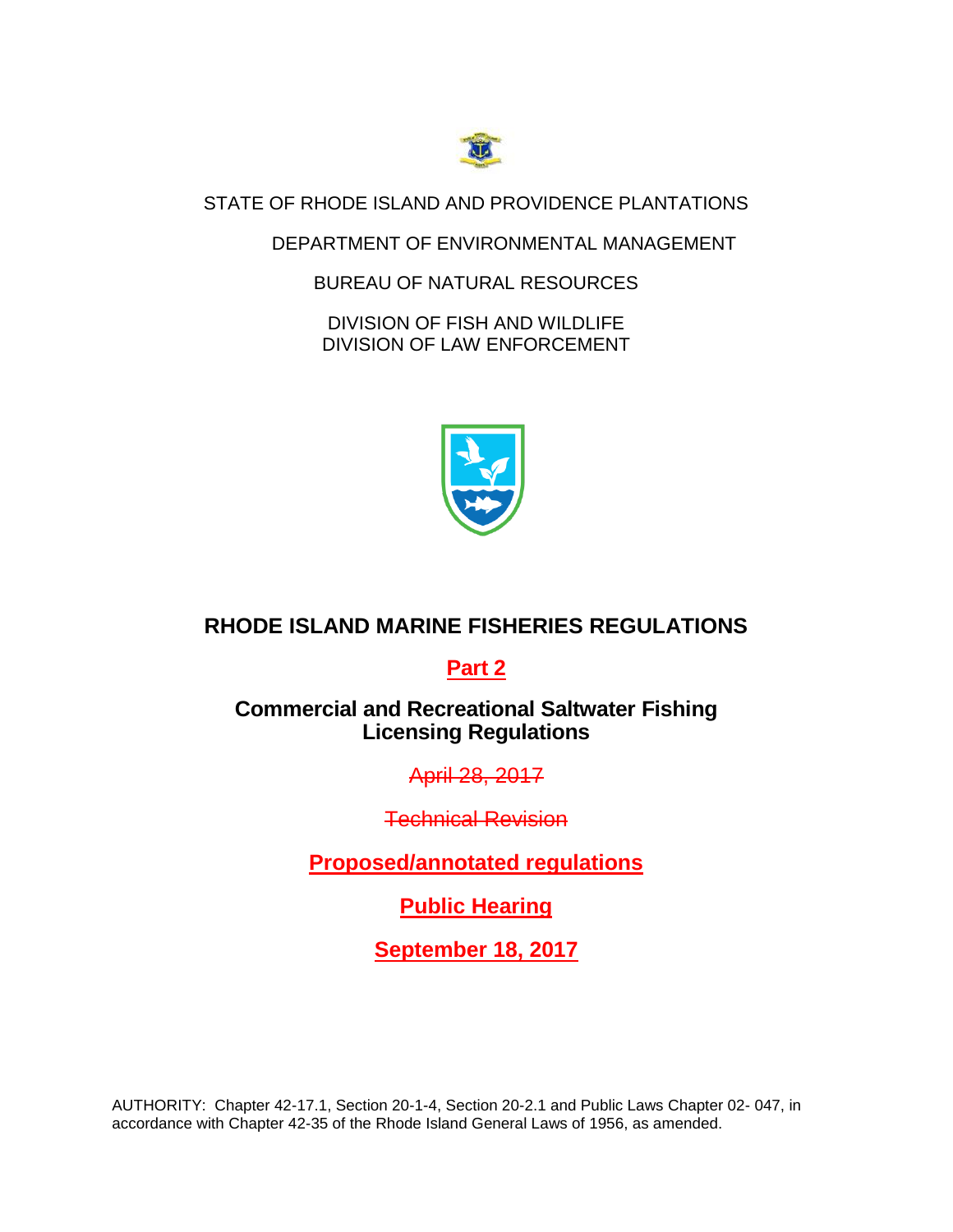|    | 1. PURPOSE                                                                    |  |  |  |  |  |
|----|-------------------------------------------------------------------------------|--|--|--|--|--|
| 2. | <b>AUTHORITY</b>                                                              |  |  |  |  |  |
| 3. | <b>APPLICATION</b>                                                            |  |  |  |  |  |
| 4. |                                                                               |  |  |  |  |  |
| 5. | <b>DEFINITIONS</b>                                                            |  |  |  |  |  |
| 6. |                                                                               |  |  |  |  |  |
|    |                                                                               |  |  |  |  |  |
|    | 6.1.1<br>6.1.2<br>6.1.3<br>6.1.4<br>6.1.5<br>6.1.6<br>6.1.7<br>6.1.8<br>6.1.9 |  |  |  |  |  |
|    |                                                                               |  |  |  |  |  |
|    | 6.2.1<br>6.2.2                                                                |  |  |  |  |  |
|    |                                                                               |  |  |  |  |  |
|    |                                                                               |  |  |  |  |  |
|    | 6.4.1<br>6.4.2                                                                |  |  |  |  |  |
|    |                                                                               |  |  |  |  |  |
|    | 6.5.1<br>6.5.2<br>6.5.3                                                       |  |  |  |  |  |
|    |                                                                               |  |  |  |  |  |
|    | 6.6.1<br>6.6.2<br>6.6.3                                                       |  |  |  |  |  |
|    |                                                                               |  |  |  |  |  |

# **TABLE OF CONTENTS**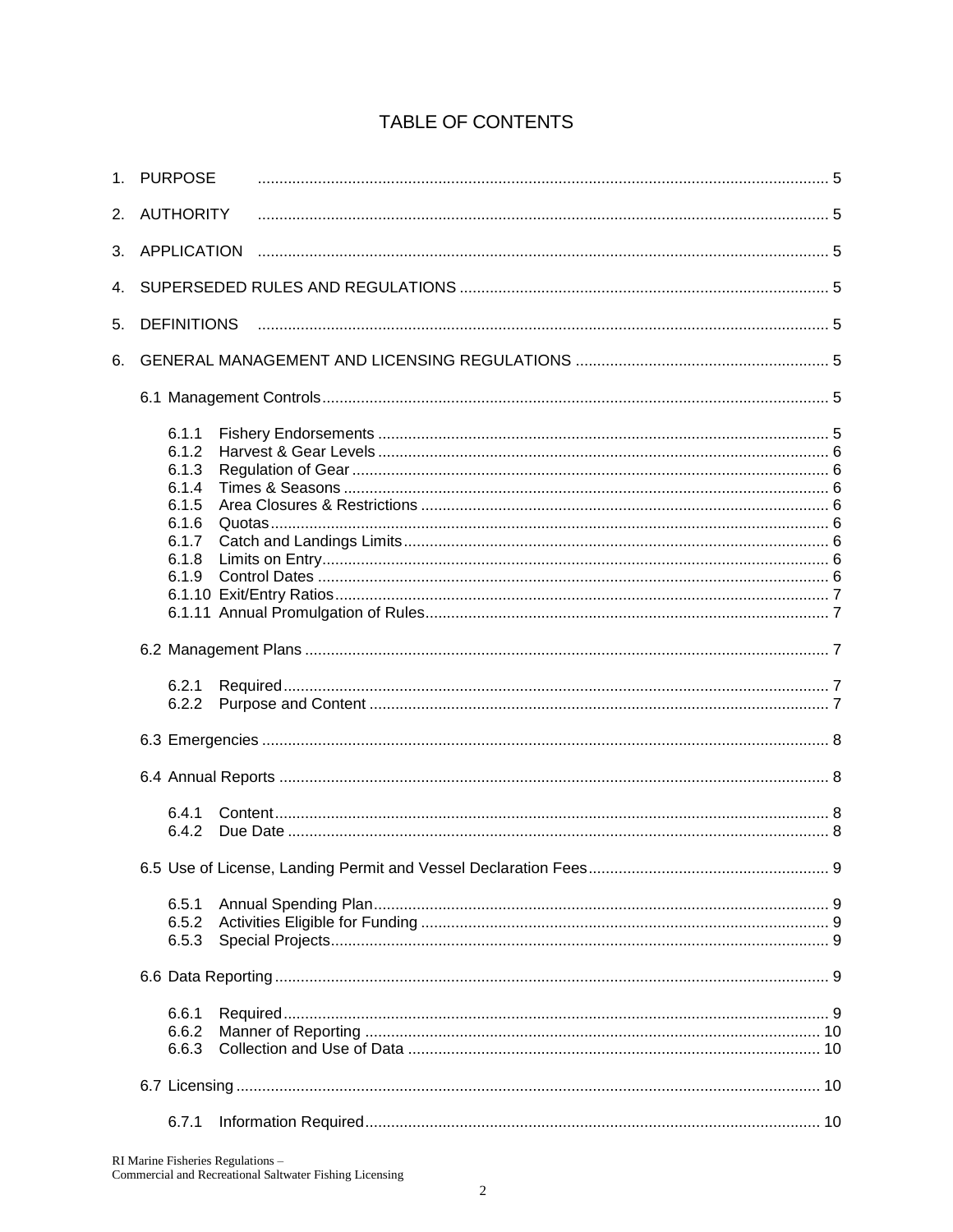| 6.7.2<br>6.7.3                                                |                                                                                                   |  |  |  |
|---------------------------------------------------------------|---------------------------------------------------------------------------------------------------|--|--|--|
| 6.7.4                                                         |                                                                                                   |  |  |  |
| 6.7.5                                                         |                                                                                                   |  |  |  |
| 6.7.6                                                         |                                                                                                   |  |  |  |
| Issuance of New Licenses and Endorsements; Automatic<br>6.7.7 |                                                                                                   |  |  |  |
|                                                               |                                                                                                   |  |  |  |
| 6.7.8                                                         |                                                                                                   |  |  |  |
| 6.7.9                                                         | Issuance of New Licenses and Operator Permits under Hardship Conditions 15                        |  |  |  |
|                                                               |                                                                                                   |  |  |  |
|                                                               | 6.7.11 Demonstration and Verification of Actively Fishing and Actively Participating Standards 17 |  |  |  |
|                                                               |                                                                                                   |  |  |  |
| 6.8.1                                                         |                                                                                                   |  |  |  |
| 6.8.2                                                         |                                                                                                   |  |  |  |
| 6.8.3                                                         |                                                                                                   |  |  |  |
| 6.8.4                                                         |                                                                                                   |  |  |  |
| 6.8.5                                                         |                                                                                                   |  |  |  |
| 6.8.6                                                         |                                                                                                   |  |  |  |
| 6.8.7                                                         |                                                                                                   |  |  |  |
| 6.8.8                                                         |                                                                                                   |  |  |  |
| 6.8.9                                                         |                                                                                                   |  |  |  |
|                                                               |                                                                                                   |  |  |  |
|                                                               | 6.8.11 Paper Catch and Effort Harvester and Dockside Sales Logbook Endorsement  22                |  |  |  |
|                                                               |                                                                                                   |  |  |  |
|                                                               |                                                                                                   |  |  |  |
| 6.9.1                                                         |                                                                                                   |  |  |  |
| 6.9.2                                                         |                                                                                                   |  |  |  |
| 6.9.3                                                         |                                                                                                   |  |  |  |
| 6.9.4                                                         |                                                                                                   |  |  |  |
|                                                               |                                                                                                   |  |  |  |
|                                                               |                                                                                                   |  |  |  |
|                                                               |                                                                                                   |  |  |  |
|                                                               |                                                                                                   |  |  |  |
|                                                               |                                                                                                   |  |  |  |
|                                                               |                                                                                                   |  |  |  |
|                                                               |                                                                                                   |  |  |  |
|                                                               |                                                                                                   |  |  |  |
|                                                               |                                                                                                   |  |  |  |
|                                                               |                                                                                                   |  |  |  |
|                                                               |                                                                                                   |  |  |  |
|                                                               |                                                                                                   |  |  |  |
|                                                               |                                                                                                   |  |  |  |
|                                                               |                                                                                                   |  |  |  |
|                                                               |                                                                                                   |  |  |  |
|                                                               |                                                                                                   |  |  |  |
|                                                               | 6.12.4 Failure to Possess, Present or Display a Proper License, Permit, or Vessel Declaration. 27 |  |  |  |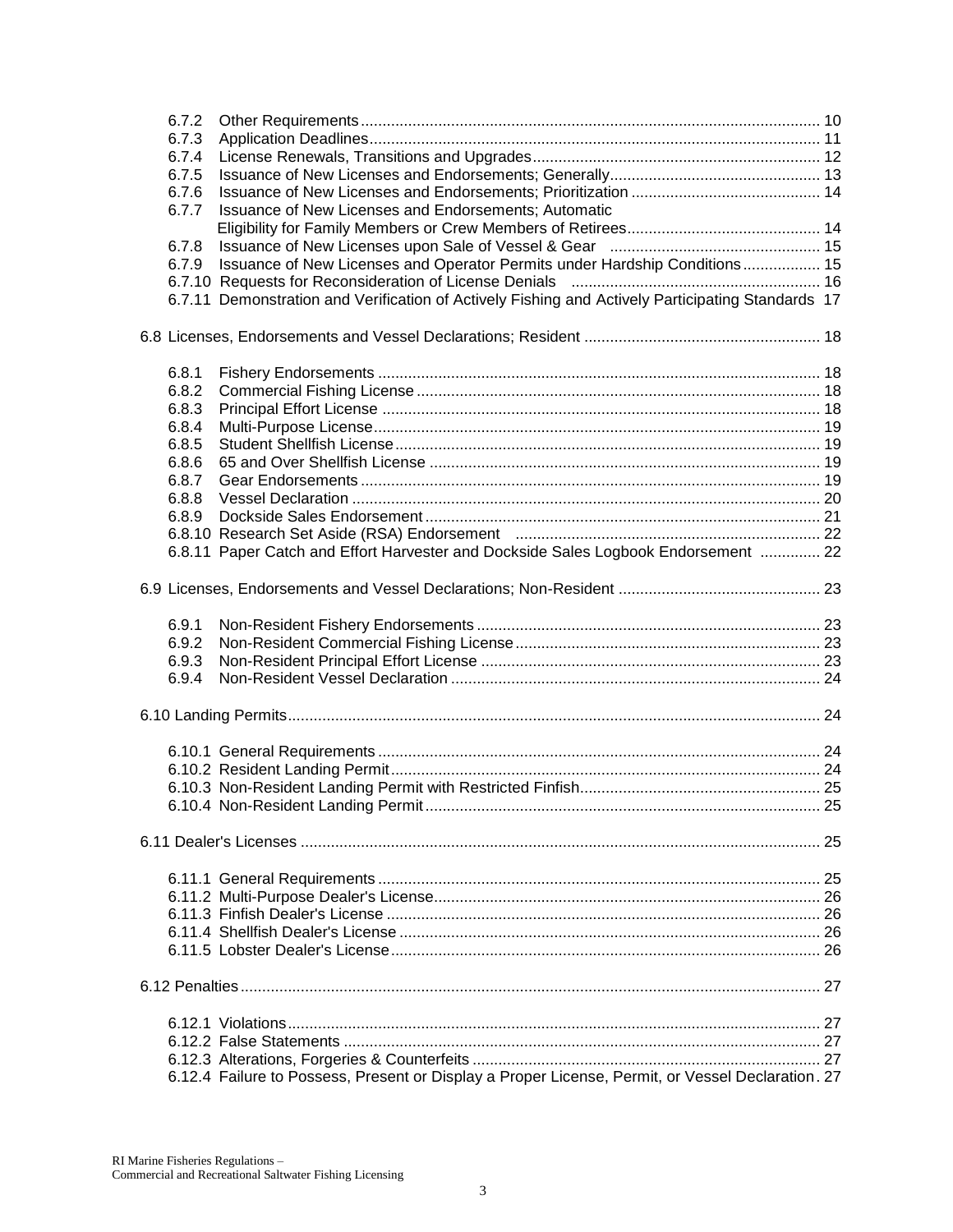|    | 7.7 Purse Seine Endorsements and Mid-Water/Pair Trawl Endorsements  28 |  |  |  |
|----|------------------------------------------------------------------------|--|--|--|
|    |                                                                        |  |  |  |
| 8. |                                                                        |  |  |  |
|    |                                                                        |  |  |  |
|    |                                                                        |  |  |  |
|    | 8.2.1                                                                  |  |  |  |
|    | 8.2.2                                                                  |  |  |  |
|    | 8.2.3                                                                  |  |  |  |
|    | 8.2.4                                                                  |  |  |  |
|    | 8.2.5                                                                  |  |  |  |
|    | 8.2.6                                                                  |  |  |  |
|    | 8.2.7                                                                  |  |  |  |
|    |                                                                        |  |  |  |
|    |                                                                        |  |  |  |
|    |                                                                        |  |  |  |
|    |                                                                        |  |  |  |
|    | 10.1                                                                   |  |  |  |
|    | 10.2                                                                   |  |  |  |
|    | 10.3                                                                   |  |  |  |
|    | 10.4                                                                   |  |  |  |
|    | 11. Severability                                                       |  |  |  |
|    |                                                                        |  |  |  |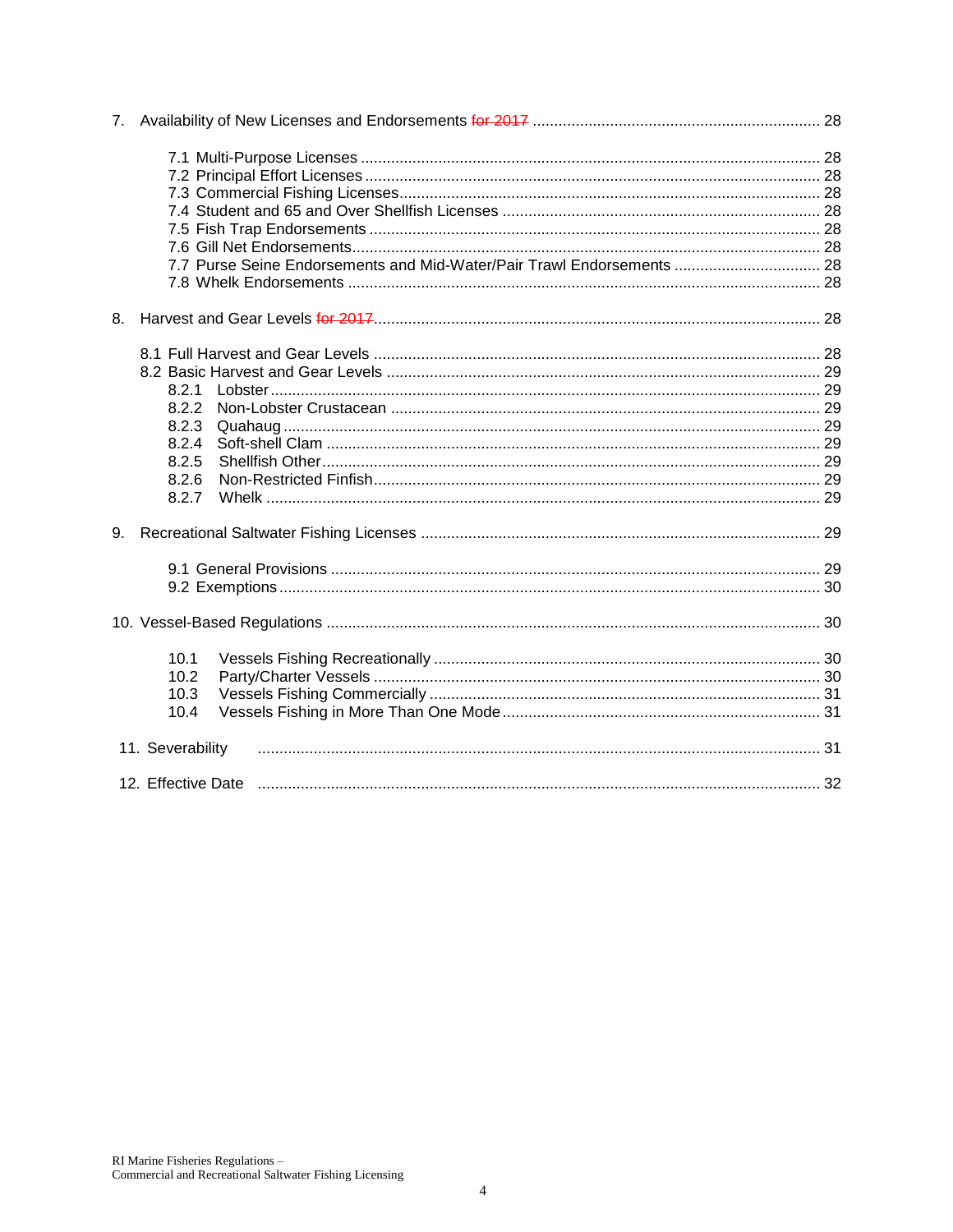## **1. PURPOSE**

The purpose of these regulations is to establish a process for managing marine fisheries, through the development of management plans and programs, licensing protocols, and data collection systems.

## **2. AUTHORITY**

These Rules and Regulations are promulgated pursuant to Chapter 42-17.1, Section 20-1-4, Chapter 20- 2.1, and Chapter 20-2.2, and in accordance with Chapter 42-35, of the Rhode Island General Laws of 1956, as amended.

## **3. APPLICATION**

The terms and provisions of these rules and regulations shall be liberally construed to permit the Department to effectuate the purposes of state law, goals, and policies.

## **4. SUPERCEDED RULES AND REGULATIONS**

On the effective date of these Rules and Regulations, all previous Rules and Regulations, and any policies regarding the administration and enforcement of the General Laws in Chapter 20-2, entitled "Licensing," Chapter 20-2.1 entitled "Commercial Fishing Licenses," and Chapter 20-3.1, entitled "Marine Fisheries Management Modernization," shall be superseded, provided that regulations promulgated by the Director or the Rhode Island Marine Fisheries Council pursuant to Chapter 20-3, entitled "Marine Fisheries Council" will remain in effect until amended or replaced. Provided, furthermore, that any enforcement action taken by, or application submitted to, the Department prior to the effective date of these Rules and Regulations shall be governed by the Rules and Regulations in effect at the time the enforcement action was taken or application was filed.

## **5. DEFINITIONS**

See Rhode Island Marine Fisheries Regulations, "Part I – Definitions".

## **6. GENERAL MANAGEMENT AND LICENSING REGULATIONS**

## 6.1 Management Controls:

## 6.1.1 Fishery Endorsements:

- (a) Fishery endorsement categories shall include:
	- (i) Lobster;
	- (ii) Non-Lobster Crustacean: all crustacean species, as well as horseshoe crabs, available for commercial harvest, except lobster;
	- (iii) Quahaug;
	- (iv) Soft-shell Clam;
	- (v) Shellfish Other: all shellfish species available for commercial harvest, except quahaug and soft-shell clams;
	- (vi) Restricted Finfish: scup (only from May 1 through October 31; scup shall be considered Non-Restricted January 1 through April 30, and November 1 through December 31), summer flounder, tautog, striped bass, and black sea bass;
	- (vii) Non-Restricted Finfish: all species of finfish and squid available for commercial harvest except the five species specified in the restricted finfish endorsement category; and
	- (viii) Whelk: all whelk species available for commercial harvest.

(b) By rule, the Department may add, eliminate, or modify fishery endorsement categories; in doing so, the Department will consider the status of each fishery, levels of participation by existing license holders, and the provisions of applicable fisheries management plans and programs.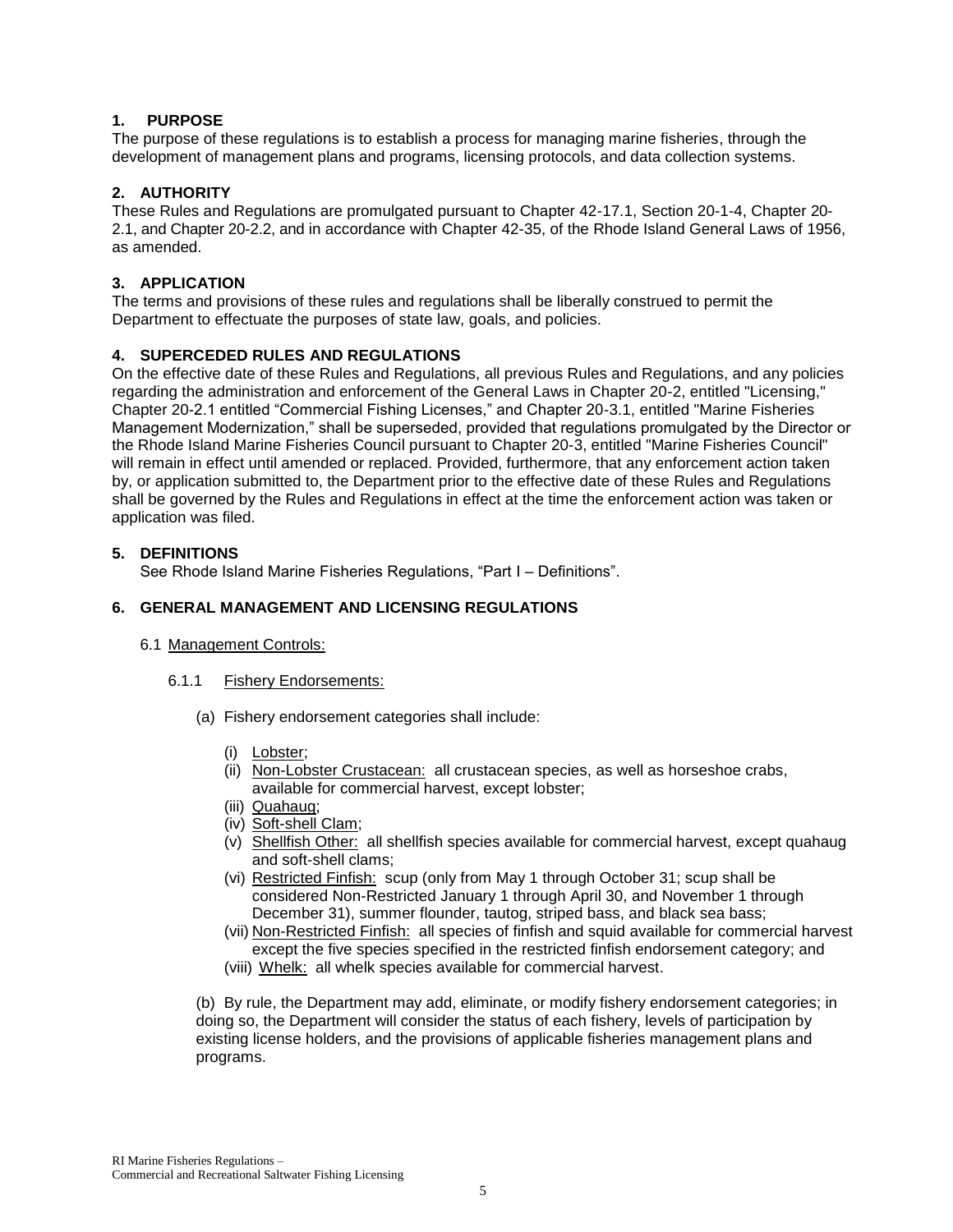#### 6.1.2 Harvest and Gear Levels:

(a) The Full Harvest and Gear Level will apply to holders of Principal Effort Licenses for the fisheries for which they hold endorsements; and to holders of Multi-Purpose Licenses for all species.

(b) The Basic Harvest and Gear Level will apply to holders of Commercial Fishing Licenses for the fisheries for which they hold endorsements; and to holders of Student Shellfish and 65 and Over Shellfish Licenses.

(c) By rule, the Department shall set, and may periodically adjust, Full and Basic Harvest and Gear Levels on a fishery- or endorsement-specific basis, consistent with state and/or federally sanctioned fisheries management plans or programs.

- 6.1.3 Regulation of Gear
- 6.1.4 Times and Seasons
- 6.1.5 Area Closures and Restrictions
- 6.1.6 Quotas
- 6.1.7 Catch and Landings Limits
- 6.1.8 Limits on Entry

(a) By rule, the Department may limit entry into a fishery by license type or endorsement category, where a state and/or federally sanctioned fisheries management plan finds that fishing effort is at or exceeds sustainable levels.

(b) By rule, the Department may establish entrance/exit ratios, lotteries, waiting lists, or other allocation measures as a means for limiting entry pursuant to subsection 6.1.8(a).

(c) Any/all limits on entry for each license type and/or endorsement shall be annually prescribed herein in Rule 7.

## 6.1.9 Control Dates:

(a) By rule, the Department may establish control dates, which shall serve as cut-off dates for potential use in establishing eligibility criteria for future access to a fishery.

(b) Eligibility criteria may include, but are not limited to, historic participation and/or gear levels as documented by transaction records and official state or federal logbooks.

(c) The establishment of a control date is intended to promote awareness of the potential establishment of eligibility criteria for future access to a fishery and to discourage speculative shifting of effort into that fishery. To this end, the Department may give various weighted considerations to those active in the fishery before and after the control date.

(d) Establishing a control date does not commit the Department to any particular management regime or criteria for limiting future access to a fishery; however, once enacted, control dates may only be used to limit future access to a fishery in accordance with a state fisheries management plan.

(e) Control dates may only be established prospectively, unless a retroactive control date is expressly required by federal law, regulation or court decision.

(f) A control date of December 31, 2007 is established for the soft-shell clam fishery in Rhode Island.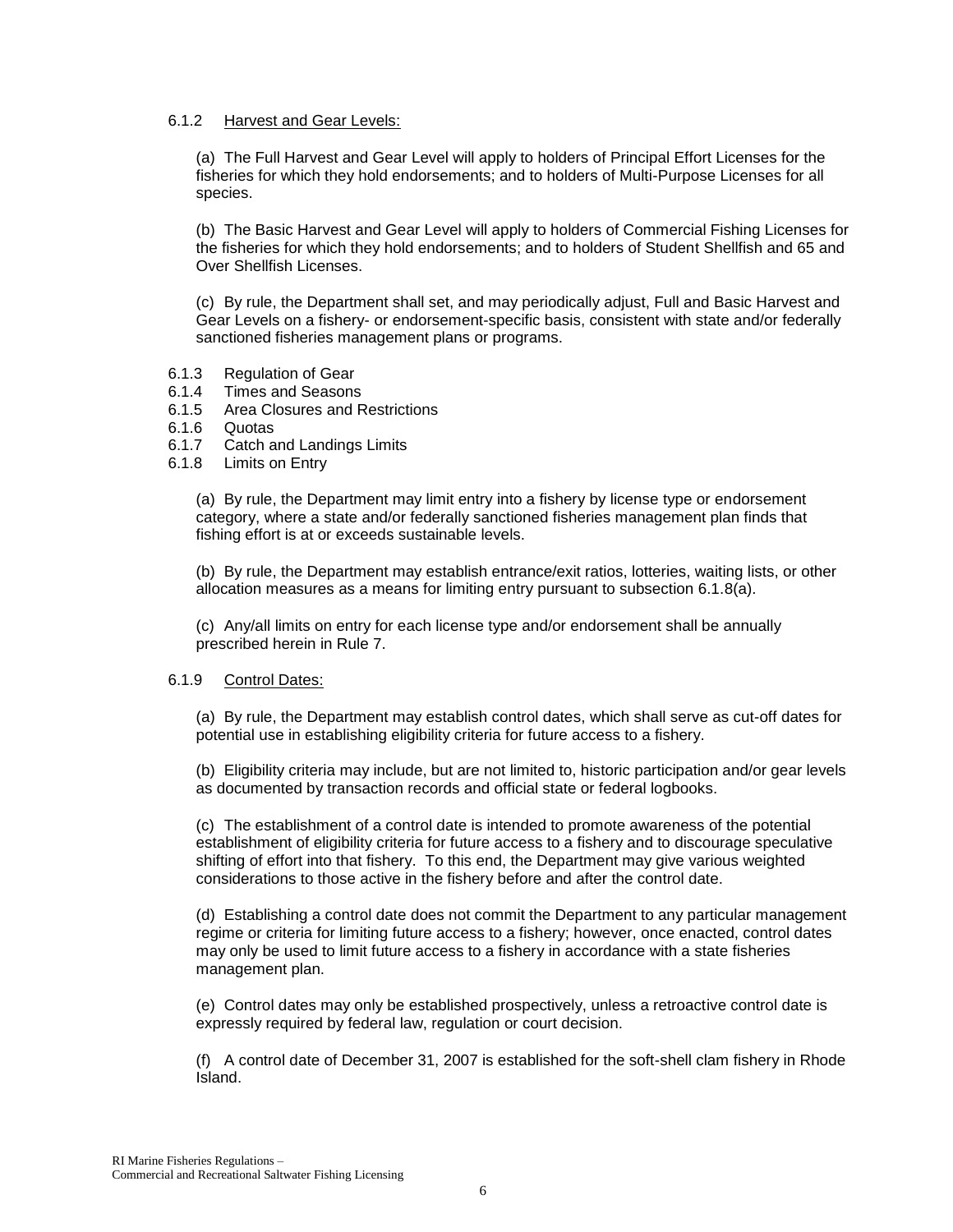(f) A control date of December 31, 2007 is established for the purse seine and mid-water/pair trawl fisheries in Rhode Island.

# **Hearing Item 1a. Annual review of exit/entry ratios for restricted endorsement categories (i.e, Restricted Finfish, Quahaug, and Soft-shell clam (section 6.1.10 (a), (b), and (c)**

## **(Please note that no changes are proposed but is open to comment)**

## 6.1.10 Exit/Entry Ratios:

(a) Restricted finfish – For every one (1) license, eligible to harvest restricted finfish, namely, Multi-Purpose Licenses and Principal Effort Licenses with a restricted finfish endorsement, that are not renewed, one (1) new Principal Effort License with restricted finfish endorsement will be made available; provided, that if the application of the exit/entry ratio yields a value less than a multiple of three (3) endorsements, the number of endorsements will be rounded up to yield a multiple of three (3) endorsements.

(b) Quahaug -- For every one (1) license eligible to harvest quahaug, namely, Multi-Purpose Licenses and Principal Effort Licenses with a quahaug endorsement, that are not renewed, one (1) new Commercial Fishing License with quahaug endorsement will be made available; provided, that if the application of the exit/entry ratio yields one (1) or two (2) licenses/ endorsements, three licenses/endorsements will be made available.

(c) Soft Shell Clam – For every five licenses, eligible to harvest soft shell clam, namely, Multi-Purpose Licenses, Principal Effort Licenses with a soft shell clam endorsement, and Commercial Fishing Licenses with a soft shell clam endorsement, that are not renewed, one (1) new Commercial Fishing License with soft shell clam endorsement will be made available; provided, that if the application of the exit/entry ratio yields one or two (2) licenses/ endorsements, three licenses/endorsements will be made available.

## 6.1.11 Annual Promulgation of Rules:

(a) Availability of new licenses and endorsements, harvest and gear levels, regulations affecting gear, times and seasons, area closures and restrictions, quotas and catch or landings limits, limits on entry, control dates and data reporting shall be established by rule as hereinafter described on an annual basis, no later than December 1 for the following year, provided that said regulations may run for longer periods where management conditions permit, or may be adjusted more frequently where such conditions require.

## 6.2 Management Plans:

## 6.2.1 Required:

(a) The management controls set forth in section 6.1 must be based on fishery management plans that have been adopted by the Department or by a federal agency or regional body of competent jurisdiction. Such plans may be species - or fisheries-specific or apply to whole endorsement categories.

## 6.2.2 Purpose and Content: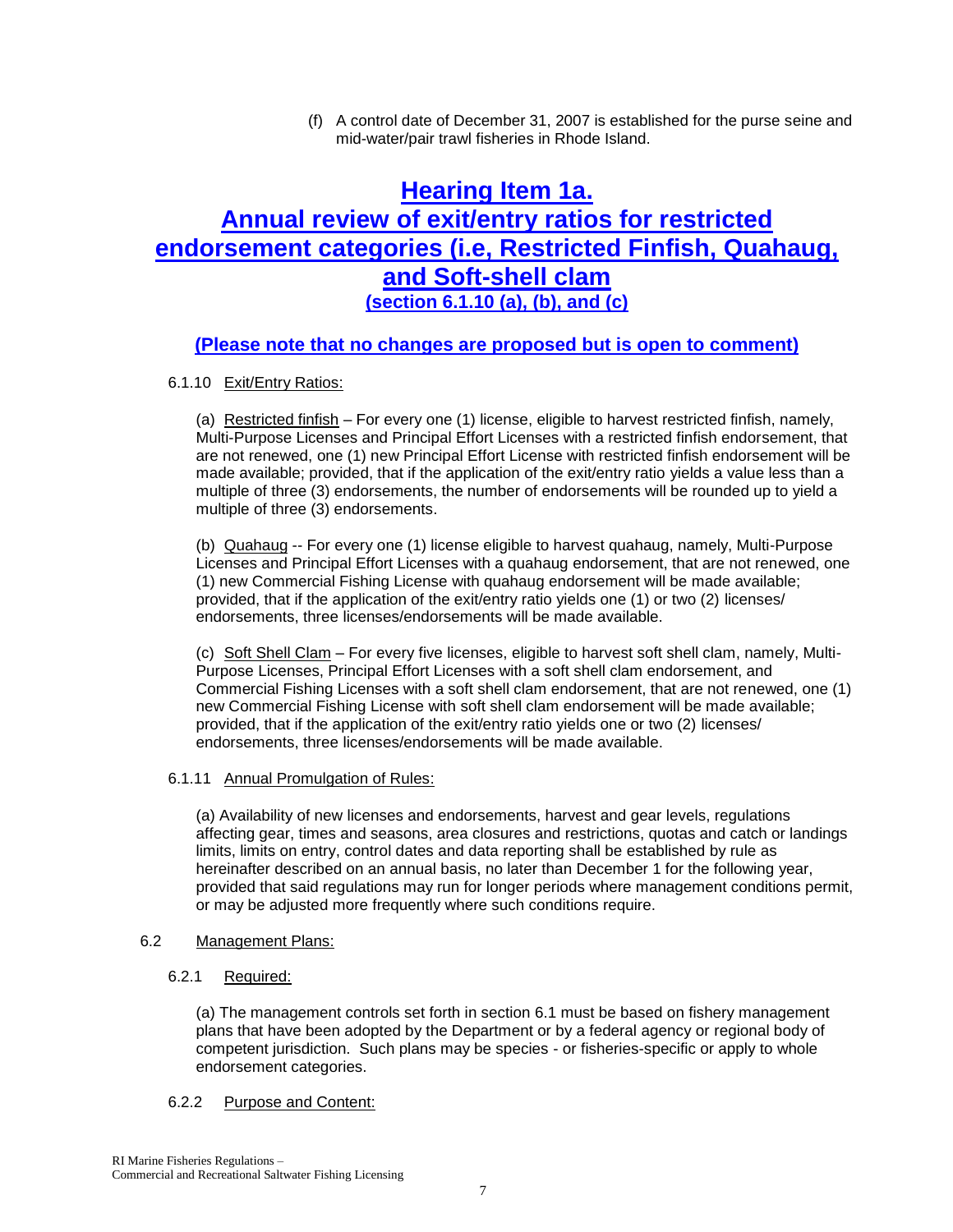(a) The central objectives of all fishery management plans shall be

(i) To prevent overfishing, while achieving on a continuous basis the maximum sustainable yield from each fishery; and

(ii) To restore overfished or depleted stocks to sustainable levels.

(b) Management plans shall be responsive to, and reflective of, changing stock and fishery conditions, and thereby support an adaptive management process.

(c) Management plans shall seek to achieve the objectives set forth in subsection (a) above by establishing management measures that may include a mix of input and output controls, such as limitations or restrictions on effort, gear, catch, areas, times, and/or seasons.

(d) Management plans shall specifically address, and make annual determinations on, the number and availability of licenses and endorsements, and the harvest and gear levels associated therewith. Such determinations shall be made in accordance with the objectives set forth in subsection (a) above, and with due regard to: (i) the social and economic well-being of fishers and fishing-dependent communities, particularly the interests of licensed residents who wish to continue fishing commercially in a manner that is economically viable; and (ii) the interests of residents who wish to fish commercially.

(e) In considering the economic and social impacts of licensing and other management measures on fishers and fishing-dependent communities, as well as on the general public, management plans shall to the maximum extent feasible employ methodologies that are consistent with those employed by the National Oceanic and Atmospheric Administration (NOAA) Fisheries.

(f) Management plans shall be based on the best scientific information available.

(g) Management plans shall consider the effectiveness of management measures in reducing by-catch, by-catch mortality, and discards.

(h) Management plans shall complement federal and regional management plans and programs and the reciprocal arrangements with other states.

(i) Management plans shall be consistent with the national standards for fishery conservation and management set forth in the Magnuson-Stevens Fishery Conservation and Management Act (16 USC, section 1851) and further delineated in RIGL §20-2.1-9(2)(iv).

(j) Management plans may take into consideration other factors that the Director deems appropriate.

## 6.3 Emergencies:

(a) The Director may promulgate marine fisheries management rules with less than sixty (60) days' notice to RIMFC if and to the extent necessary to comply with federal or regional requirements or to respond to sudden and/or imminent peril or unanticipated developments where delay would likely cause immediate harm to fishery resources or fishers pursuant to RIGL §42-35-3.

## 6.4 Annual Report:

## 6.4.1 Content: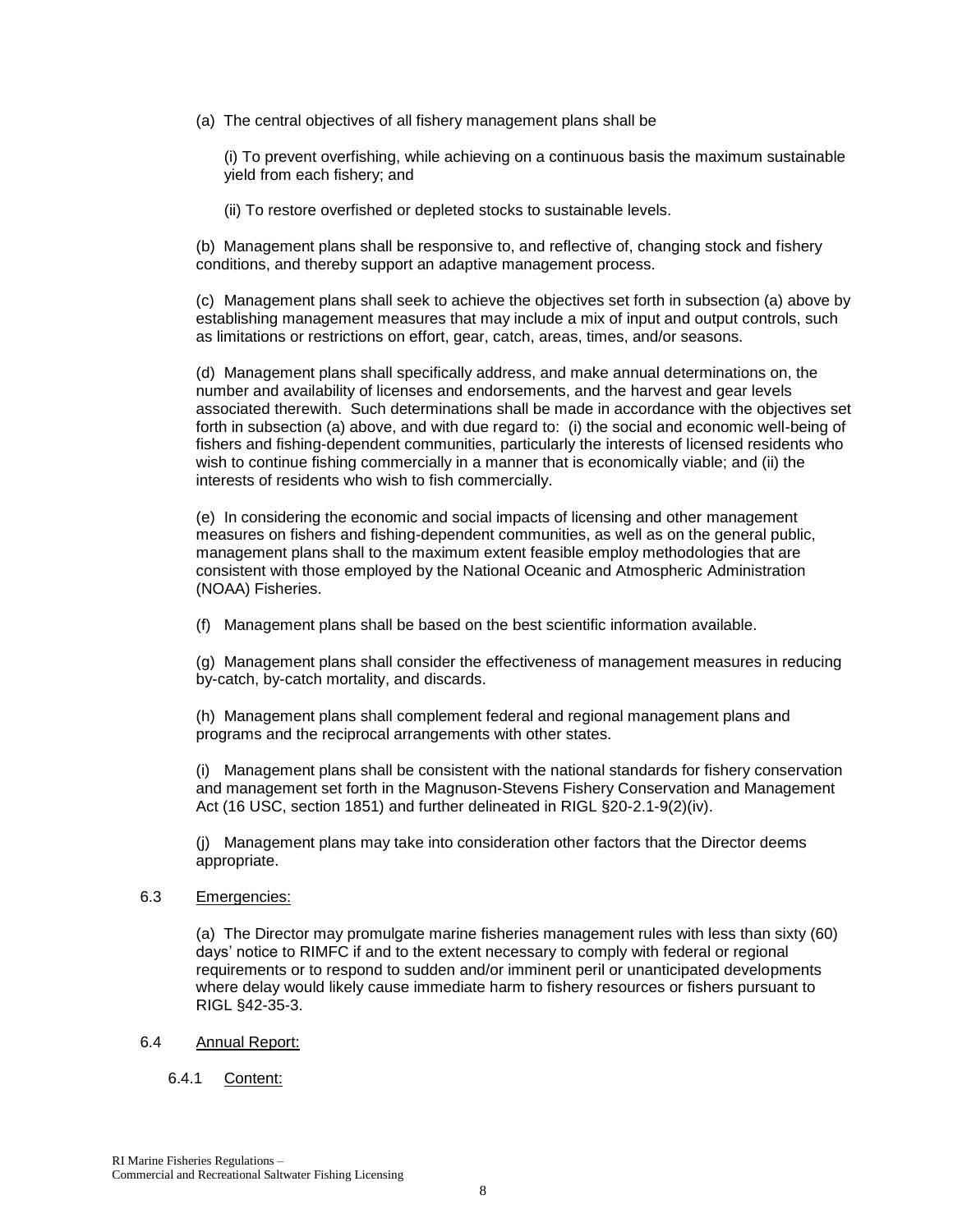(a) The Director shall prepare an annual report on the conservation and management of marine fisheries resources for the General Assembly and the citizens of the State. The report will address particularly the status of fish stocks that are considered to be overfished or were so in the preceding year, the status of fisheries management plans and programs, levels of participation by existing license holders, and the availability of new licenses and endorsements. The report will also summarize available data on the value of commercial fishing in the State, and the socio-economic status of the State's fisheries.

## 6.4.2 Due Date:

(a) The annual report on marine fisheries resources shall be issued no later than September 15 for the calendar year preceding.

## 6.5 Use of License, Landing Permit and Vessel Declaration Fees:

## 6.5.1 Annual Spending Plan:

(a) License and vessel declaration fees must be used by the Department in accordance with an annual spending plan adopted with the advice of RIMFC.

(b) The Department will submit its annual spending plan to RIMFC no later than September 1 for the following fiscal year.

6.5.2 Activities Eligible For Funding: License, landing permit and vessel declaration fees are to be used by the Department for the following specific purposes:

- (a) Protection and propagation of marine fish, lobsters and shellfish;
- (b) Enforcement of fisheries management regulations;
- (c) Shellfish transplants;
- (d) Enhancement of shellfish resources through other technologies including seeding;
- (e) Fishing port development and construction;
- (f) Staff support to and expenses incurred by RIMFC;
- (g) Lease or purchase of land or conservation easements; and

(h) Technical support to and expenses incurred by the Department for purposes of managing fisheries resources generally and for the collection, processing, analysis and maintenance of data employed in support of such management.

## 6.5.3 Special Projects:

(a) Beginning on July 1, 2003, a minimum of two hundred thousand dollars (\$200,000) of license and vessel declaration fees shall be targeted annually to fund fishery conservation and restoration projects and/or fishery resource enhancement activities.

## 6.6 Data Reporting:

## 6.6.1 Required: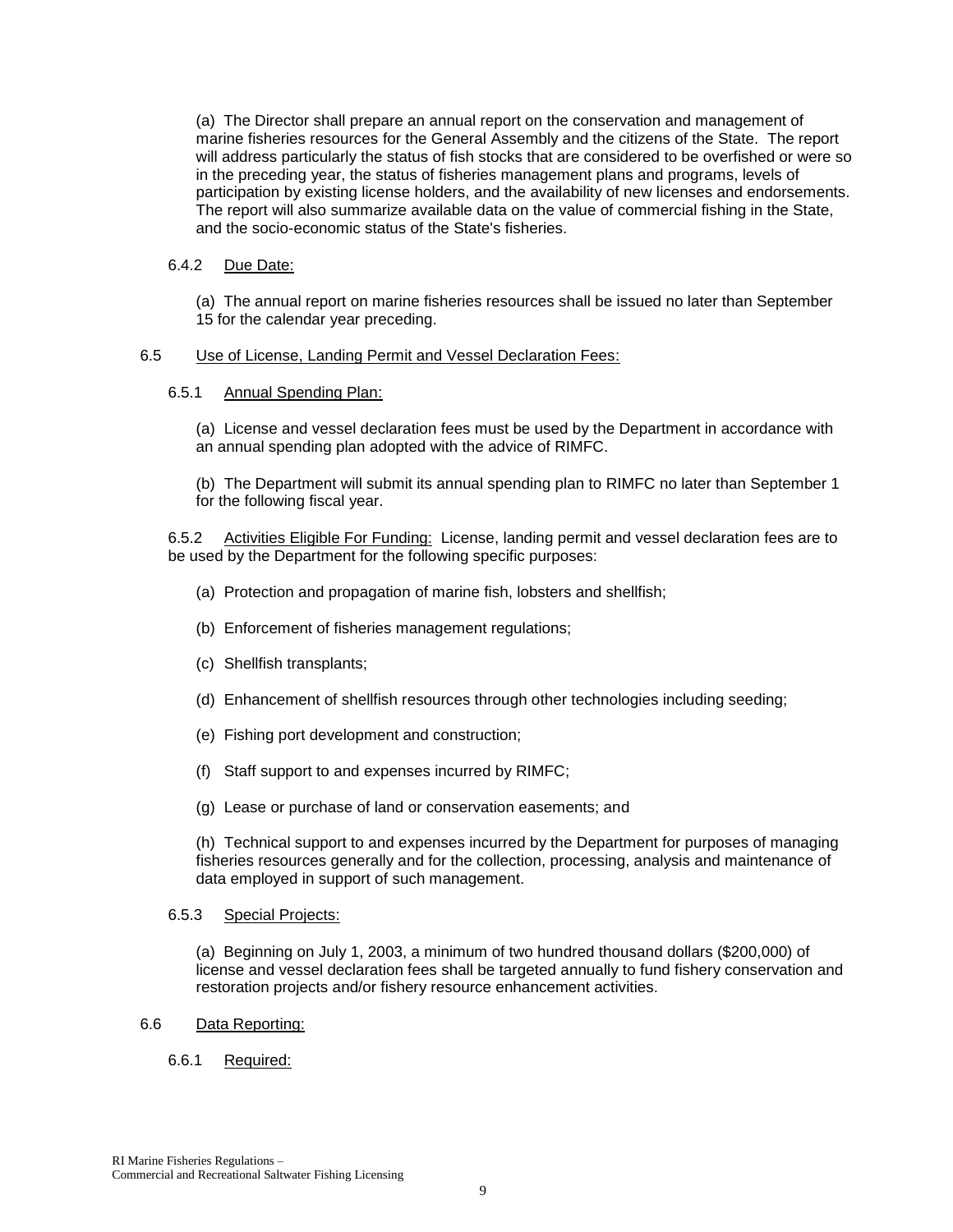(a) The holder of any type of commercial fishing license, dealer license, or landing permit shall be deemed to have consented to providing such fishery-related information as the Department may require, including but not limited to, catch, effort, and areas fished.

(b) Applicants for commercial fishing or dealer licenses or landing permits will be provided a list of applicable reporting requirements at the time of license issuance or renewal.

(c) The Department may amend reporting requirements, no later than December 1 for the following calendar year.

(d) The license or permit of any individual who fails to report required information in a timely fashion or who files a false report shall be subject to suspension or revocation. No application for a license renewal will be accepted from a person who has failed to submit reports in a timely fashion and who has been previously notified, via certified mail, regarding the deficiency and the inability to renew if the required reports are not filed by the license application deadline.

#### 6.6.2 Manner of Reporting:

(a) Fishers and dealers may be required to file data reports at the point of sale, and fishers may also be required to maintain logs while fishing.

(b) License holders will be informed in writing as to the form of such reports, their content, and the manner in which and frequency with which they are required to be transmitted by December 1 for the following year.

#### 6.6-3 Collection and Use of Data:

(a) Data will be collected, managed and disseminated according to the coastwide minimum protocols of the Atlantic Coastal Cooperative Statistics Program (ACCSP).

(b) Reported data may be used for management purposes by any properly designated State or federal agency. Reported data may only be used for enforcement purposes by a properly designated state or federal agency if specifically authorized by rule.

(c) Any data that are released or reported to the public shall be aggregated so as to not identify individual fishers, vessels or dealers.

## 6.7 Licensing:

6.7.1 Information Required: Applicants for any license or permit issued under these regulations shall provide a notarized statement containing the following information:

- (a) Full name;
- (b) Age;
- (c) Occupation;
- (d) Residence address;
- (e) Mailing address;
- (f) Weight;
- (g) Height;
- (h) Hair color;
- (i) Eye color;

(j) The name of any state or jurisdiction in which the applicant's commercial fishing license and/or permit is currently revoked or suspended; and

(k) Driver's License number and state of issuance, or other state-issued photo identification card.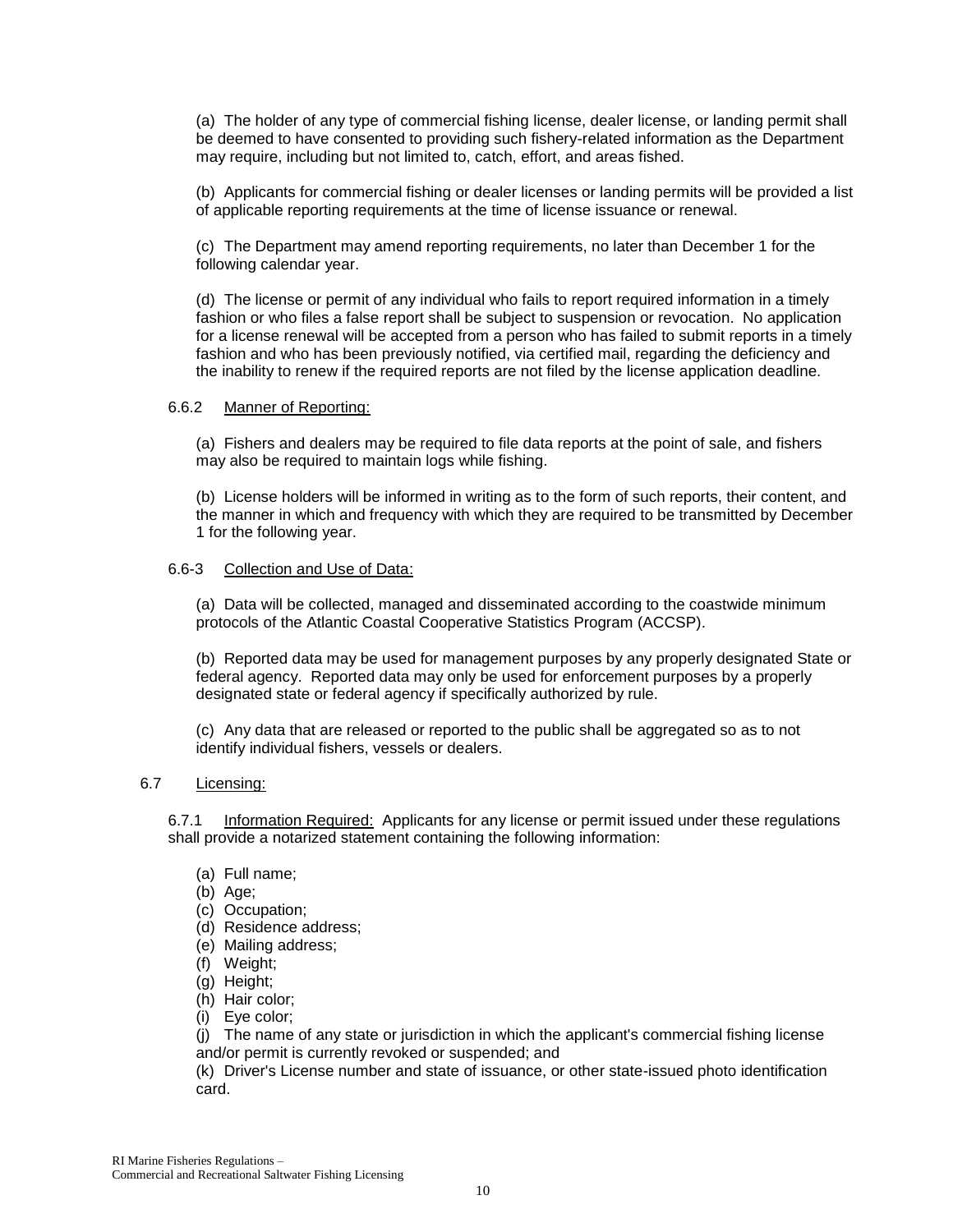## 6.7.2 Other Requirements:

(a) A license or permit must be signed and sworn to by the party to whom it is issued in order to be valid.

(b) Licenses and permits are valid only for the signed holder and may not be transferred.

(c) All fees must have been paid for a license or permit to be valid.

(d) A lost or accidentally destroyed license or permit will be replaced for a fee of ten dollars (\$10.00), provided that the applicant submits an affidavit to the Department explaining the circumstances of the loss.

(e) A lost or accidentally destroyed Certificate of Exemption or permit issued by the Department for harvest of commercial or recreational marine species shall also be replaced for a fee of ten dollars (\$10.00), provided that the applicant submits an affidavit to the Department explaining the circumstances of the loss, and provided that the holder notifies the Department within seven (7) days of discovery of the loss.

(f) No application for a license renewal shall be accepted from a person whose data reports, per section 6.6, have not been submitted.

(g) Notice of change of address. Whenever any person holding any commercial fishing license shall move from the address named in his or her last application, that person shall, within ten (10) days subsequent to moving, notify the office of boat registration and licensing of his or her former and current address.

## 6.7.3 Application Deadlines:

(a) The Department will notify all license and permit holders in writing by November 1 that said license or permit, as well as all vessel declarations, expire on December 31 of that year. The Department will also notify all holders of 65 and Over Shellfish, Commercial Fishing, Principal Effort, and Multi-Purpose Licenses in writing by November 1 that said licenses, along with any and all applicable endorsements, must be renewed by February 28 of the following year in order to remain valid. Holders of a Student Shellfish license (if renewable) will be notified by November 1 and the license must be renewed by June 30 of the following year in order to remain valid.

(b) All notices will be sent by regular mail to the mailing address given on the license or permit holders last license application or change of address form.

(c) All applications for 65 and Over Shellfish, Commercial Fishing, Principal Effort, and Multi-Purpose Licenses, along with any and all applicable endorsements, whether renewals or new issues, must be made in person by 4:00 PM on February 28, or on the first business day following February 28 if that day falls on a Saturday or Sunday or holiday. Applications for a Student Shellfish license, whether renewal or new issue, must be made in person by 4:00 PM on June 30, or on the first business day following June 30 if that day falls on a Saturday, Sunday, or holiday. All license applications shall be made at the Department of Environmental Management, Office of Boat Registration and Licensing, 235 Promenade Street, Providence, 02908. Alternatively, applications must be posted to the same address with a postmark no later than the above-referenced deadline date. Alternatively, renewals must be made electronically, via the Department's online renewal service at www.ri.gov/DEM/commercial marine, by midnight on the above-referenced deadline date. In order to be eligible to apply for a license, an application must be received, postmarked, or electronically filed by the above-referenced deadline date.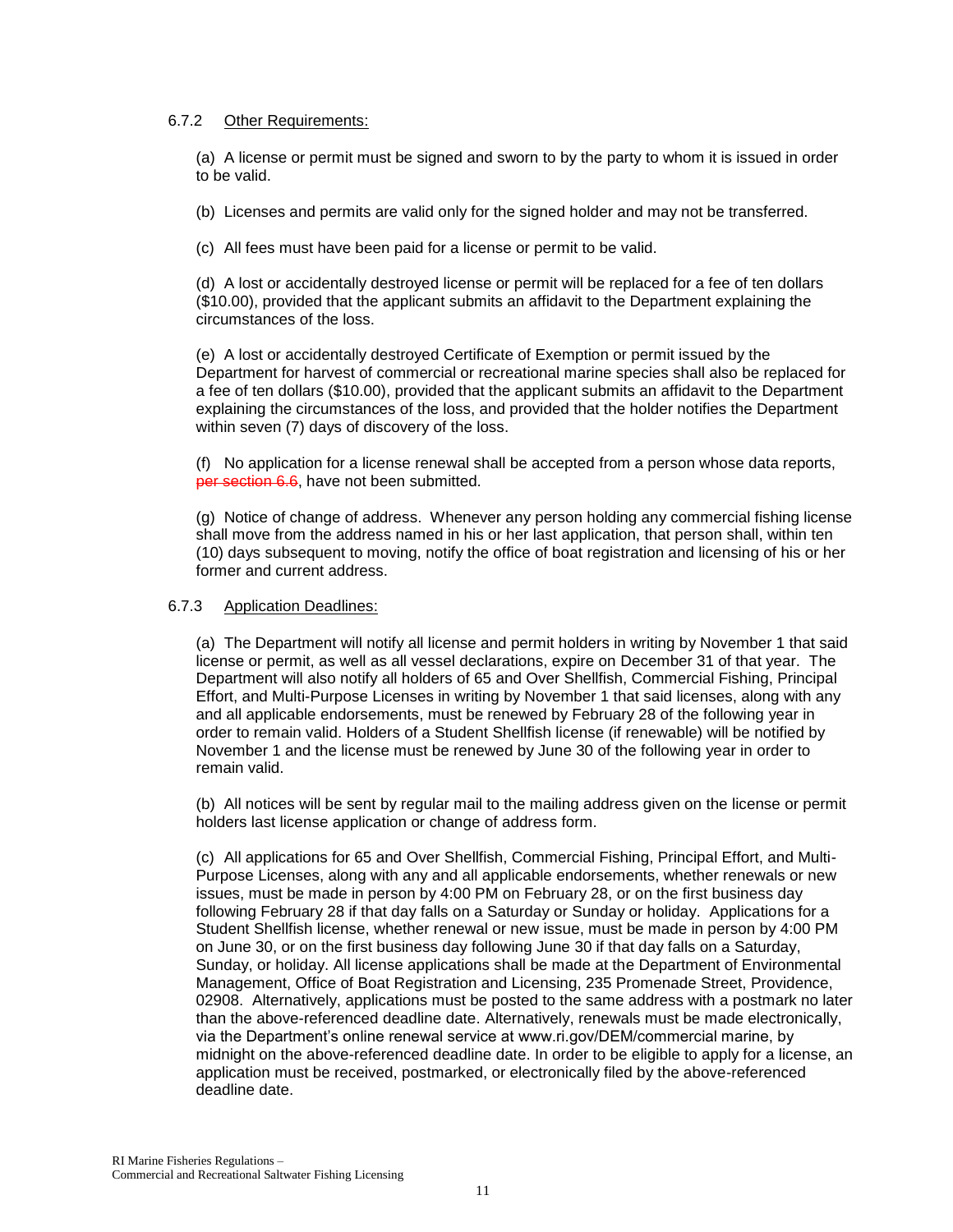(d) No 65 and Over Shellfish, Commercial Fishing, Principal Effort or Multi-Purpose License or applicable endorsement will be issued or renewed after the close of business on February 28, or on the first day following February 28 if that day falls on a Saturday or Sunday or holiday, unless said license or endorsement was applied for consistent with the requirements of subsections 6.7.3(c) or 6.7.3(e), or sections 6.7.8 or 6.7.9. No student shellfish license will be issued or renewed after the close of business on February 28, or on the first day following June 30 if that day falls on a Saturday or Sunday or holiday, unless said license or endorsement was applied for consistent with the requirements of subsections 6.7.3(c) or 6.7.3(e), or sections 6.7.8 or 6.7.9.

(e) With the exception of Student shellfish license applications, applications for renewal of licenses referenced in sections (c) and (d) above that are received by the Department or postmarked after February 28 or after the first day following February 28 if that day falls on a Saturday or Sunday or holiday shall be renewed only upon payment of a late fee in the amount of \$200.00 and only during the sixty (60) day grace period commencing on the day immediately following the application deadline. Such renewal applications must be made in person at the Department of Environmental Management, Office of Boat Registration and Licensing, 235 Promenade Street, Providence, 02908; or via mail at the same address; or electronically via the Department's online renewal service at [www.ri.gov/DEM/commercialmarine.](http://www.ri.gov/DEM/commercialmarine)

(f) No license or permit will be renewed unless the data reporting requirements of Section 6.6 have been met.

## 6.7.4 License Renewals, Transitions and Upgrades:

(a) Applicants who possessed a valid Commercial Fishing License with Lobster (resident only), Quahaug (resident only), Soft-Shell Clam (resident only), and/or Whelk (resident only) endorsements as of the immediately preceding year may obtain a Commercial Fishing License with the same endorsement(s) for the immediately following year. Other fishery endorsements on Commercial Fishing Licenses – including Non-Lobster Crustacean (resident only), Shellfish Other (resident only), and Non-Restricted Finfish – may be renewed without restriction. Nonresident applicants must demonstrate that their state of residence complies with the reciprocity requirements set forth under Section 6.9.

(b) Applicants who possessed a valid Principal Effort License with Lobster (resident only), Quahaug (resident only), Soft-Shell Clam (resident only), Restricted Finfish, and/or Whelk (resident only) endorsements as of the immediately preceding year may obtain a Principal Effort License with the same endorsement(s) for the immediately following year. Other fishery endorsements on Principal Effort Licenses – including Non-Lobster Crustacean (resident only), Shellfish Other (resident only), and Non-Restricted Finfish – may be renewed without restriction. Non-resident applicants must demonstrate that their state of residence complies with the reciprocity requirements set forth under Section 6.9.

(c) Applicants who possessed a valid Multi-Purpose License (resident only) as of the immediately preceding year may obtain a Multi-Purpose License for the immediately following year; alternatively, applicants who possessed a valid Multi-Purpose License (resident only) as of the immediately prior year may obtain a Principal Effort License with Quahaug (resident only), Soft-Shell Clam (resident only), Shellfish Other (resident only), Lobster (resident only), Non-Lobster Crustacean (resident only), Restricted Finfish, Non-Restricted Finfish, and/or Whelk (resident only) endorsements for the immediately following year.

(d) Applicants who possessed a valid Student Shellfish License (resident only) as of the immediately preceding year, and who have been actively fishing their license, may obtain a Commercial Fishing License with a Quahaug endorsement for the immediately following year. This provision only applies to applicants who have not been cited for a violation of Rhode Island's marine fisheries laws or regulations during the two-year period preceding the date of application.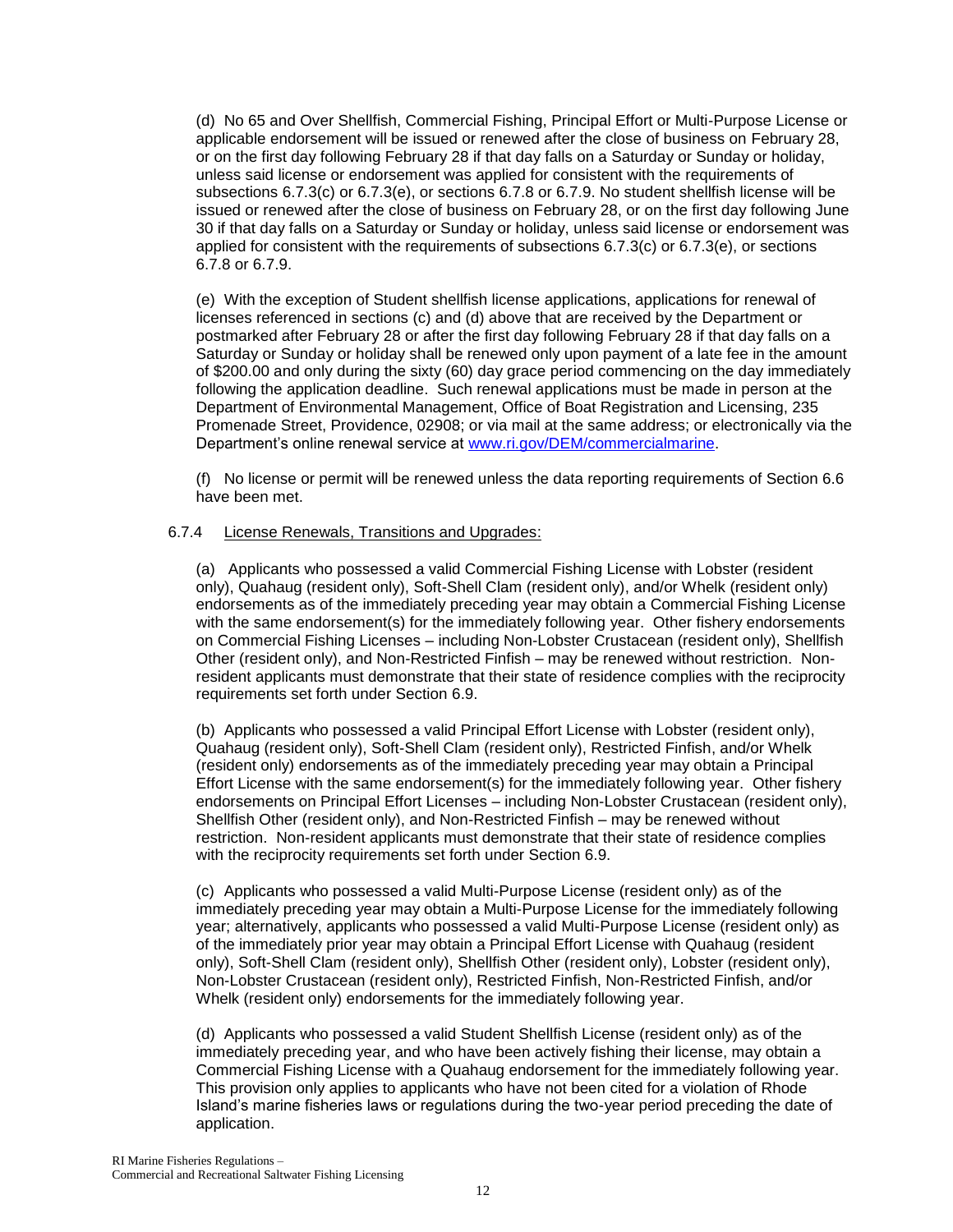(e) Applicants who possessed a valid 65 and Over Shellfish License (resident only) as of the immediately preceding year, and who have been actively fishing their license, may obtain a Commercial Fishing License with a Quahaug endorsement for the immediately following year. This provision only applies to applicants who have not been cited for a violation of Rhode Island's marine fisheries laws or regulations during the two-year period preceding the date of application.

(f) Applicants who possessed a valid Commercial Fishing License with Quahaug (resident only) endorsement as of the immediately preceding year, and who have been actively fishing their endorsement, may obtain a Principal Effort License with the same endorsement for the immediately following year. This provision only applies to applicants who have not been cited for a violation of Rhode Island's marine fisheries laws or regulations during the two-year period preceding the date of application.

(g) Applicants who possessed a valid Commercial Fishing or Principal Effort License with Quahog and/or Soft-Shell Clam endorsement and have actively fished said endorsement as of the immediately preceding year may obtain a Whelk endorsement for the immediately following year.

(h) Applicants who obtained a Principal Effort License with Lobster endorsement in 2008 or any year thereafter must continue to hold a Lobster Trap Allocation, pursuant to section 15.14 of Part XV of the marine fisheries regulations, to be eligible for renewal.

(i) Resident applicants who possessed a valid Landing Permit as of the immediately preceding year may obtain a Landing Permit for the immediately following year for any fishery, pursuant to the eligibility requirements set forth in section 6.10.

(j) Non-resident applicants who possessed a valid Landing Permit as of the immediately preceding year may obtain a Landing Permit for the immediately following year for the fishery or fisheries for which they were permitted as of the immediately preceding year, provided that in the case of Restricted Finfish, such applicants must meet the qualifications set forth in section 6.10-7. In addition, any such applicant may also obtain new Landing Permits pursuant to the eligibility requirements set forth in section 6.10.

(k) Renewal of Licenses and Landing Permits for Individuals Returning From Active Service – Anyone holding a valid license and/or landing permit at the time he or she enters active military service may have their license and/or permit renewed immediately upon returning from such service, upon presentation of written creditable documentation, such as form DD214, demonstrating the continuity of active duty service since the license or permit had previously been obtained or renewed. The license and/or permit eligible for immediate renewal shall be the same license and/or permit held at the time the individual entered active service.

(l) The provisions of this section apply only to the license year beginning on January 1, and the issuance of licenses pursuant to this section is subject to the license application deadlines and other requirements set forth under sections 6.7.1, 6.7.2, and 6.7.3.

## 6.7.5 Issuance of New Licenses and Endorsements; Generally:

(a) The Department shall issue new licenses and endorsements in accordance with the provisions of management plans, duly adopted under the provisions of section 6.2. Said plans shall be reviewed and, if necessary, updated annually to reflect changes in (i) regional or federal management plans or programs, (ii) fish stocks and fisheries, and (iii) levels of participation by existing license holders. Said plans may or may not provide for the issuance of certain new licenses or endorsements in any given year, depending on the status and economic condition of each fishery.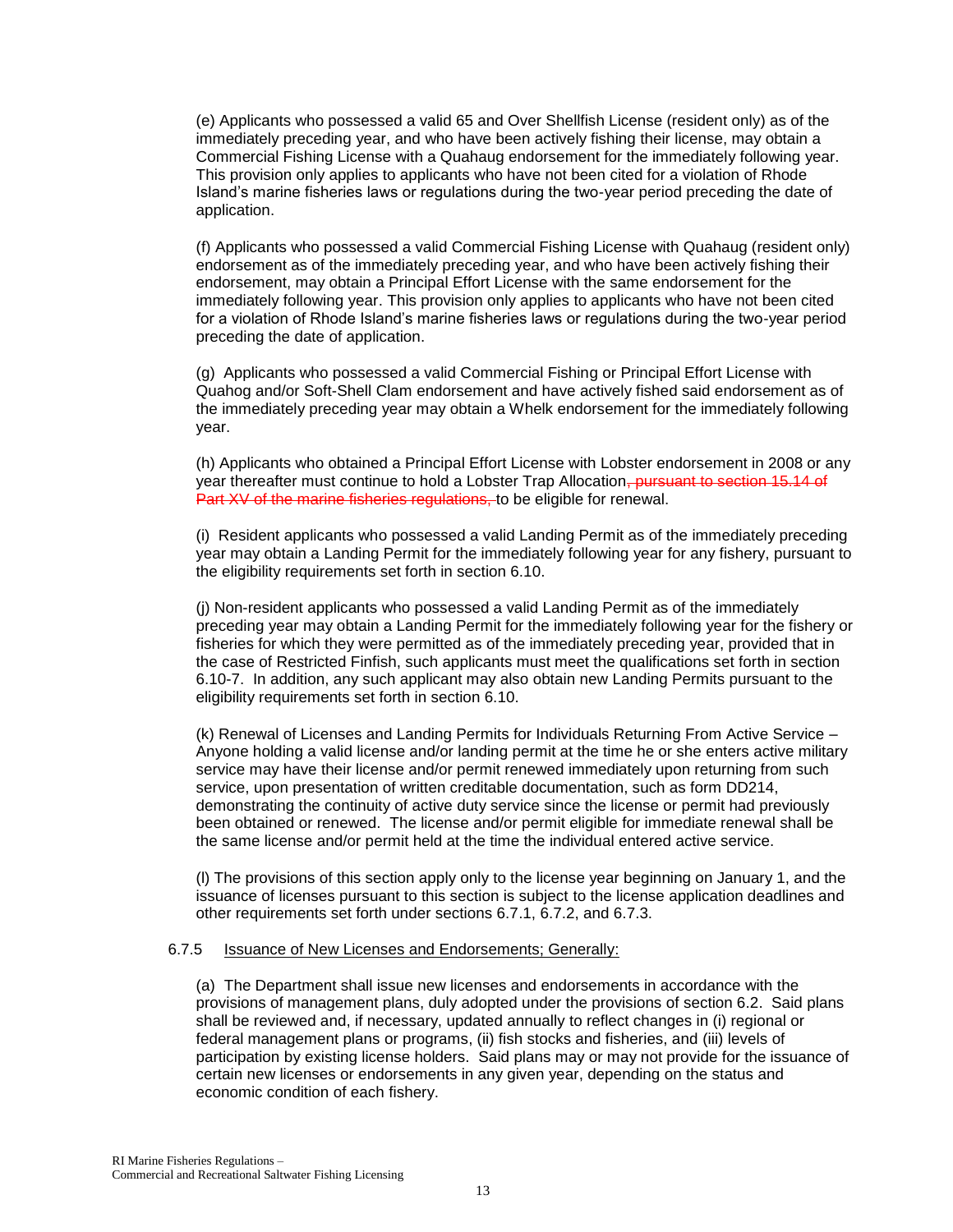(b) New licenses and endorsements shall be made available as of January 1 for that year pursuant to management plans and associated rules adopted no later than December 1 of the preceding year, subject to the provisions set forth herein, and as further delineated in Rules 7 and 8 for each license year.

(c) In cases where a limited number of new licenses or endorsements are to be issued, the Department shall give priority to applicants in the order prescribed by law and as further delineated in sections 6.7.6 and 6.7.7. All eligible applicants in each priority category will be issued licenses or endorsements before any licenses or endorsements are issued to applicants in the next lower priority category. If in any priority category there are more eligible applicants than there are licenses or endorsements available for issue, those licenses or endorsements will be issued by lottery, unless otherwise specified herein.

(d) In cases where a limited number of new licenses or endorsements are to be issued, the Department will accept applications until the application deadline set forth under 6.7.3, and then issue said licenses or endorsements to eligible applicants within fifteen (15) business days following the deadline date. To ensure fairness in these cases, no new licenses or endorsements will be issued before the application deadline date.

#### 6.7.6 Issuance of New Licenses and Endorsements; Prioritization:

(a) First priority in the issuance of new licenses with applicable endorsement(s) shall be given to (i) licensed resident fishers holding Commercial Fishing Licenses, endorsed in the same fishery sector for which a new license/ endorsement is being sought, who have been actively fishing that endorsement, (ii) licensed resident fishers holding Principal Effort Licenses who have been actively fishing their license, and (iii) resident crew members who have been actively participating in the same fishery sector for which a new license/endorsement is being sought. One-third of the total number of new licenses with applicable endorsements will be made available to each of the three priority categories. If, in any of the categories, there are fewer eligible applicants than there are licenses/endorsements available for issue, then the balance will be evenly distributed to the other two categories. Within each category, eligible applicants will be prioritized based on the length of time, in years, they have been actively fishing their license, or actively participating in the fishery as a crew member, on a continuing basis. If the selection of qualified applicants cannot be resolved equitably by the initial prioritization and lottery process, and if the number of remaining endorsements cannot be distributed evenly between the remaining categories, the number of remaining endorsements will be rounded up to provide each remaining category with the necessary endorsement(s) required to complete the selection process.

(b) Second priority in the issuance of new licenses with applicable endorsement(s) shall be given to (i) licensed resident fishers holding Commercial Fishing Licenses, endorsed in any fishery sector, who have been actively fishing their license and (ii) resident crew members who have been actively participating in any fishery sector. One-half of the total number of new licenses with applicable endorsements will be made available to each of the two categories. If, in any of the categories, there are fewer eligible applicants than there are licenses/endorsements available, then the balance will be distributed to the other category. Within each category, eligible applicants will be prioritized based on the length of time, in years, they have been actively fishing their license, or actively participating as a crew member, on a continuing basis. If the selection of qualified applicants cannot be resolved equitably by the initial prioritization and lottery process, and if the number of remaining endorsements cannot be distributed evenly between the remaining categories, the number of remaining endorsements will be rounded up to provide each remaining category with the necessary endorsement(s) required to complete the selection process.

(c) Third priority in the issuance of new licenses with applicable endorsement(s) shall be given to any resident, aged eighteen (18) or older.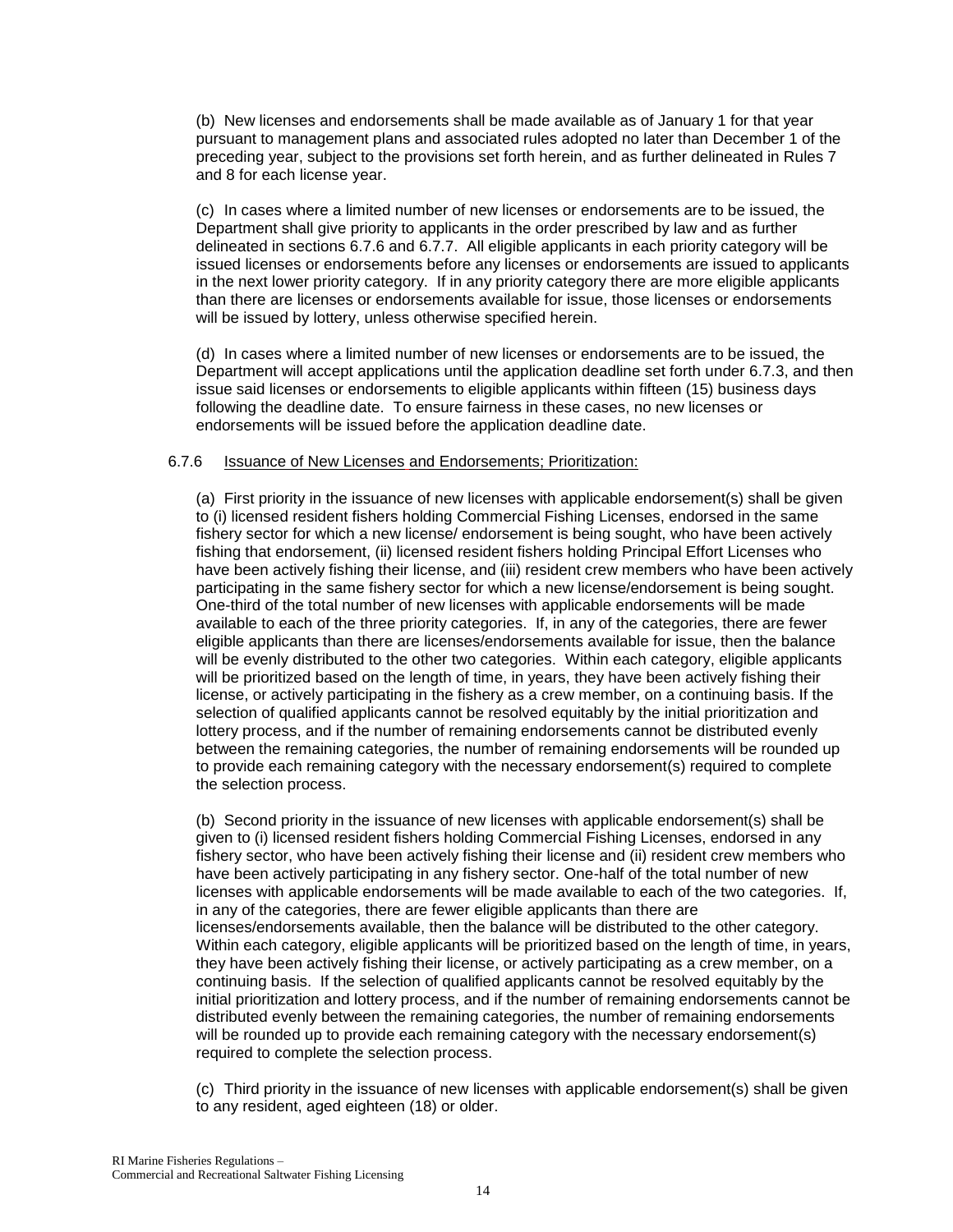(d) Fourth priority in the issuance of new licenses with applicable (i.e., restricted finfish) endorsement shall be given to any non-resident, aged eighteen (18) or older.

## 6.7.7 Issuance of New Licenses and Endorsements; Automatic Eligibility for Family Members or Crew Members of Retirees:

(a) Anyone who is qualified as a priority applicant pursuant to subsection 6.7.6(c) may automatically obtain a Commercial Fishing License with applicable endorsement(s), or a Principal Effort License with a Restricted Finfish Endorsement, if they are the family member or crew member of a license holder (any type) who chooses not to renew their license. (b) The applicable endorsement(s) will be in the fishery sector(s) that was/were being actively fished by the retiring license holder.

(c) Only one new license will be issued for each one retired.

## 6.7.8 Issuance of New Licenses upon Sale of Vessel and/or Gear:

(a) This section applies only to purchasers, of vessels and gear, who are residents.

(b) Transfer or sale of licenses and endorsements between the purchaser and seller of a vessel and/or gear is prohibited; provided, however, that if the seller of a vessel and/or gear who is actively fishing his or her license shall have first surrendered it to the Department, the Department will, upon application, issue one new license to the purchaser of the vessel and/or gear, pursuant to the terms and conditions of this section.

(c) The new license/endorsement(s) issued to the purchaser by the Department will generally correspond to the license/endorsement(s) that held by the seller. The Department may, however, issue the new license/endorsement(s) at a lower harvest and gear level than the license surrendered by the seller where necessary to accomplish the purposes of the applicable management plan adopted pursuant to section 6.2. New licenses issued pursuant to this section are not subject to the application deadline provisions set forth under section 6.7.3.

(d) Any new license/endorsement(s) issued to the purchaser by the Department pursuant to section 6.7.8 may only be issued to the new licensee upon payment to the Department of the statutorily established fee for the subject license or endorsement.

## 6.7.9 Issuance of New Licenses and Operator Permits Under Hardship Conditions:

(a) A hardship shall be deemed to exist if a license holder dies or becomes permanently or temporarily incapacitated by illness or injury so as to not be able to fish for any period in excess of fourteen (14) days.

(b) The Department will require proof of hardship in the form of a death certificate or a diagnosis and prognosis of the incapacity of the license holder signed by a medical doctor (M.D. or O.D.).

(c) Solely for the purposes of this Section, a license holder shall be deemed to satisfy the requirement to be found "actively fishing" if the license holder demonstrates to the satisfaction of the Division by dated transaction records, and for multiple-day trips, Vessel Trip Reports, that he or she has fished at least 40 days pursuant to a valid RI license in at least 2 consecutive calendar years from 2006 to the date of the license holder's hardship. Such fishing activity needs to be in the same fishery sector(s) or endorsement category(s) for which a new license/endorsement is being sought, as specified in this Section.

(d) In the case of permanent incapacity or death, the Department will issue, upon application, a single, new, equivalent license with applicable endorsement(s) to a member of the license holder's family who is a Rhode Island resident. That family member may be designated by the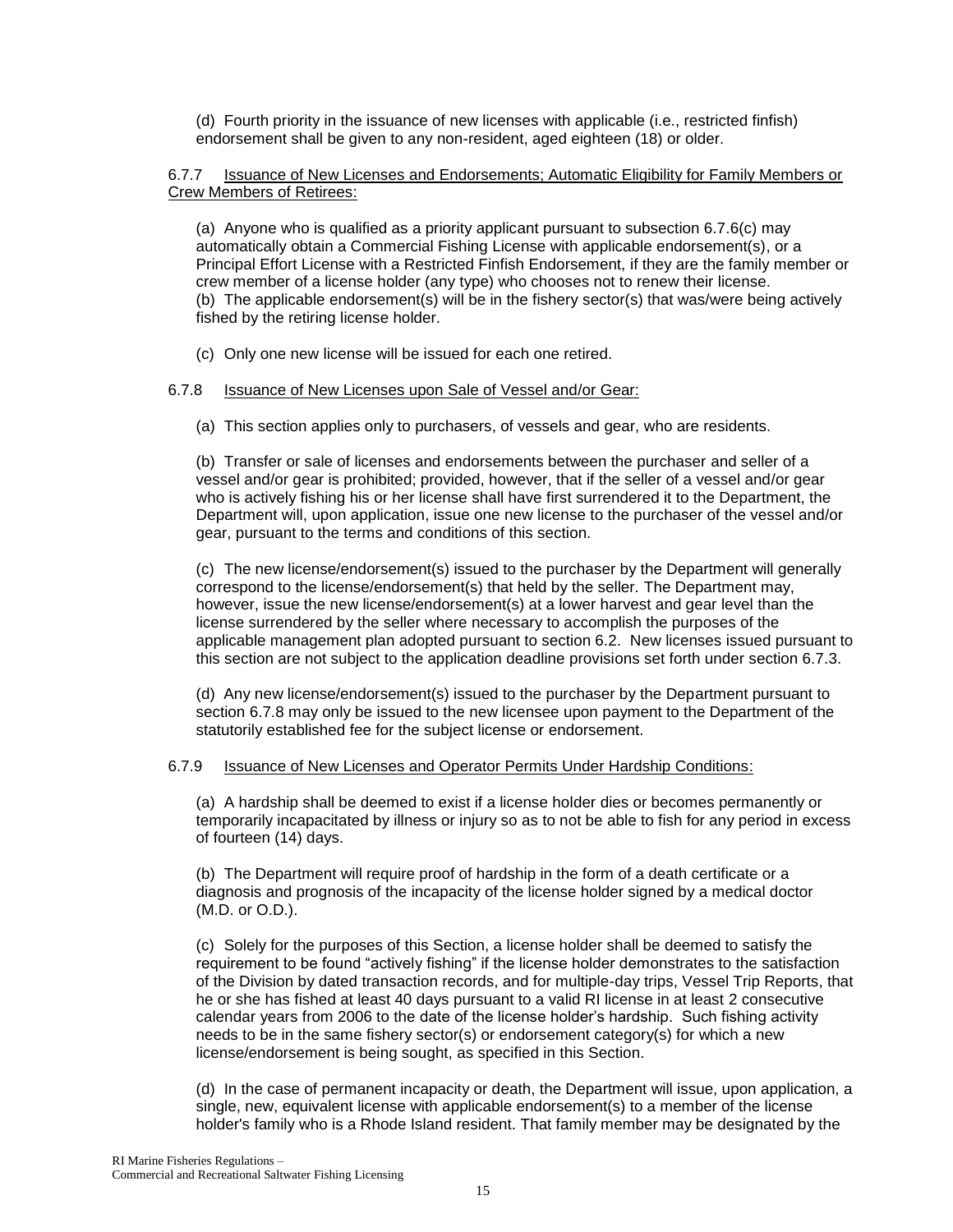license holder or by mutual agreement among surviving family members if the license holder is deceased. Prior to issuance of the new license, the original license will be surrendered. The new license will be valid for the balance of the license year, and will be eligible for renewal pursuant to the terms and conditions set forth in section 6.7.3.

(e) If a license holder dies without designating a family member who is a Rhode Island resident and the license holder's surviving family members are unable to reach a mutual agreement as to which family member who is a Rhode Island resident should be issued a single, new, license with applicable endorsement(s) that is the equivalent of the license with applicable endorsement(s) that was held and actively fished by the decedent license holder at the time of his/her demise, the administer or executor of the estate of the decedent license holder shall be entitled to be reissued by the Department a single equivalent license with applicable endorsement(s) at the statutorily established fee(s) for up to two (2) years during the probating of the estate.

(f) In lieu of subsection  $6.7.9(c)$ , in the case of permanent incapacity or death, the Department will issue, upon application, an operator permit or equivalent license of the same category to a Rhode Island resident designated by the incapacitated license holder, or in the case of death, by the deceased individual's next of kin. Said permit or license will serve as the legal equivalent of the license held by the original licensee. Prior to issuance of the operator permit or equivalent license, the original license will be surrendered. The operator permit or equivalent license will be valid for the balance of the license year and will be eligible for renewal once, at a cost equal to the original license, upon approval by the Director.

(g) In the case of temporary incapacity, exceeding a period of fourteen (14) days, the Department will issue, upon application, an operator permit or equivalent license of the same category to a Rhode Island resident designated by the incapacitated license holder. Said permit or license will serve as the legal equivalent of the license held by the incapacitated license holder. Prior to issuance of the operator permit or equivalent license, the original license will be suspended. The operator permit or equivalent license will remain valid for the balance of the license year, or until the return to wellness of the incapacitated license holder, whichever occurs first. The operator permit or equivalent license will be eligible for renewal once, at a cost equivalent to the cost of the original license, upon approval of the Director. Upon the return to wellness of the incapacitated license holder, the original license will, upon application, be reinstated and the operator permit or equivalent license will be surrendered.

(h) New equivalent licenses issued pursuant to this section are not subject to the application deadline provisions set forth under section 6.7.3.

(i) Any new license/endorsement(s) issued to the purchaser by the Department pursuant to section 6.7.9 may only be issued to the new licensee upon payment to the Department of the statutorily established fee for the subject license or endorsement.

## 6.7.10 Requests for Reconsideration of License Denials:

(a) There shall be no right to request reconsideration by the commercial fishing license review board or appeal to the department of environmental management's administrative adjudication division (AAD) for the rejection of any new license applications submitted after February 28, or any license renewal applications submitted after the sixty (60) day grace period, except in the case of a documented medical hardship as defined herein.

(b) Requests for reconsideration of license application denials in cases of medical hardship must be submitted to the Board in writing c/o the Office of Boat Registration and Licensing within ten (10) days of receipt of the denial. The request for reconsideration shall state the applicant's name and current mailing address and state the specific reason why the denial is in error with reference to the considerations enumerated in subsection 6.7.10(g).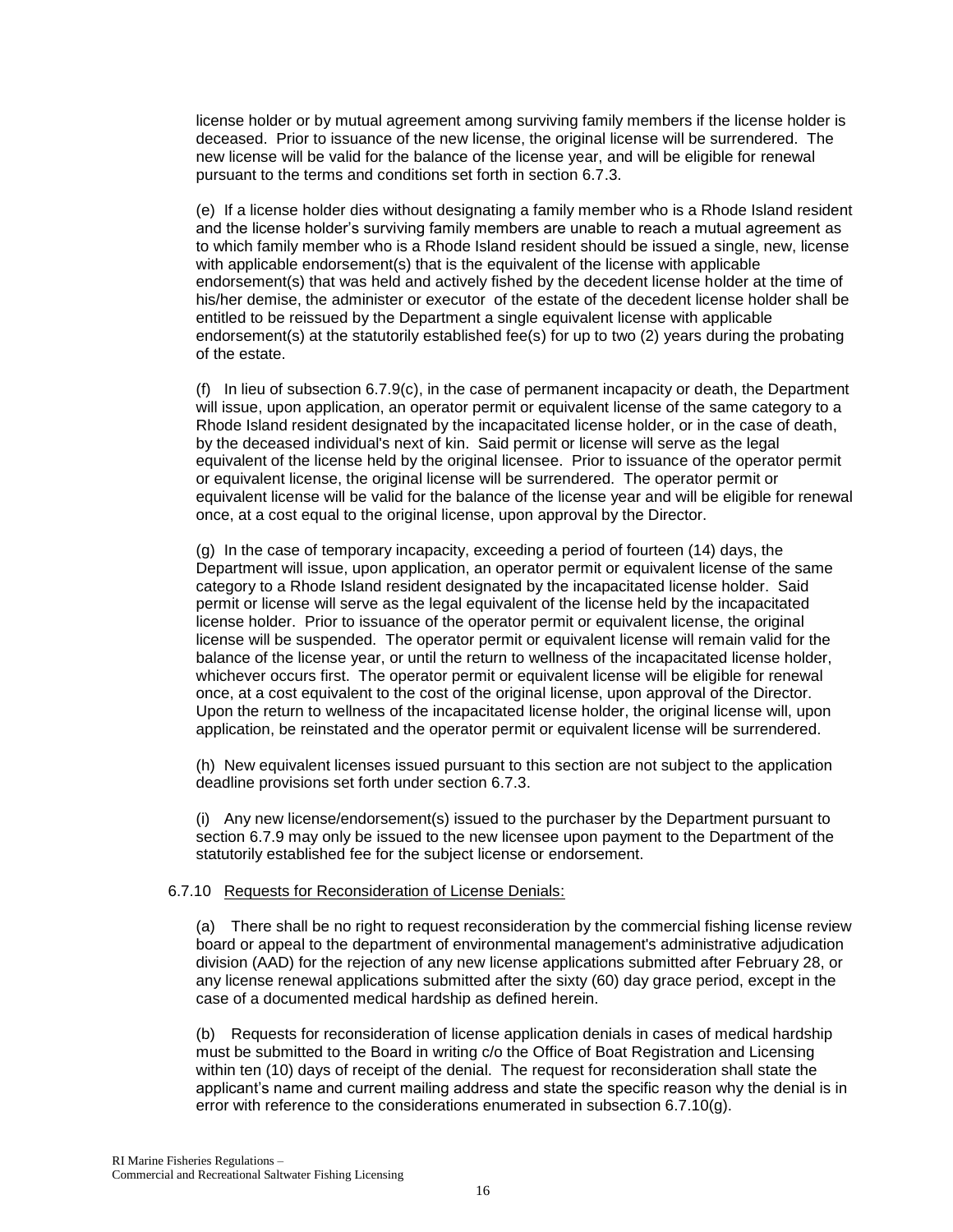(c) The burden of proof shall be on the applicant to demonstrate to the Board that he or she meets the criteria for issuance of a license.

(d) A quorum of the Board shall review the denial, the request for reconsideration and additional evidence or testimony under oath or affirmation, if determined to be necessary by the Board.

(e) The Board shall render a written recommendation to the Office of Boat Registration and Licensing within thirty (30) days of the receipt of the request for reconsideration. The recommendation shall include the specific grounds for its decision and the vote of the Board. A copy of the recommendation will be mailed first class, postage prepaid, to the applicant. (f) If a written recommendation is not rendered within thirty (30) days as set forth above, the preliminary decision of the Office of Boat Registration and Licensing shall become final and subject to appeal pursuant to Subsection 6.7.10(i).

(g) In reaching its recommendation the Board shall consider:

(i) The impact that issuance of the license will have on the fisheries management program overall;

- (ii) Equity with other license holders;
- (iii) Consistency with prior agency decisions;
- (iv) Consistency with management plans;

(v) Unreasonable hardship to the applicant; and consistency with the provisions and purposes of RIGL Chapter 20-2.1 and the rules and regulations set forth herein;

(vi) Within ten (10) days of receipt of the recommendation of the Board, the Office of Boat Registration and Licensing shall issue a written decision affirming, denying or modifying the recommendation of the Board and shall state the rationale therefore. A copy of the decision will be mailed first class, postage prepaid, to the applicant;

(vii) The applicant may appeal the decision of the Office of Boat Registration and Licensing to the Administrative Adjudication Division for Environmental Matters pursuant to RIGL §42- 17.7-1 et seq. and the procedures set forth in the Administrative Rules of Practice and Procedure of the Administrative Adjudication Division for Environmental Matters;

(viii) The written decisions of the Board and of the Office of Boat Registration and Licensing shall be provided and made part of the administrative record upon appeal to the Administrative Adjudication Division for Environmental Matters.

# **Hearing Item 1b. Proposed change to the Activity Standard (section 6.7.11(a))**

#### 6.7.11 Demonstration and Verification of Actively Fishing and Actively Participating Standards:

(a) To meet the standard of actively fishing, an applicant must be able to demonstrate by dated transaction records, and for multiple-day trips, Vessel Trip Reports, that he or she has fished at least 40 days in the preceding 2 calendar years, pursuant to a valid RI license. Such fishing activity must have spanned the 2 calendar years, meaning that some activity occurred in each of the 2 years. Such fishing activity may need to be in the same fishery sector(s) or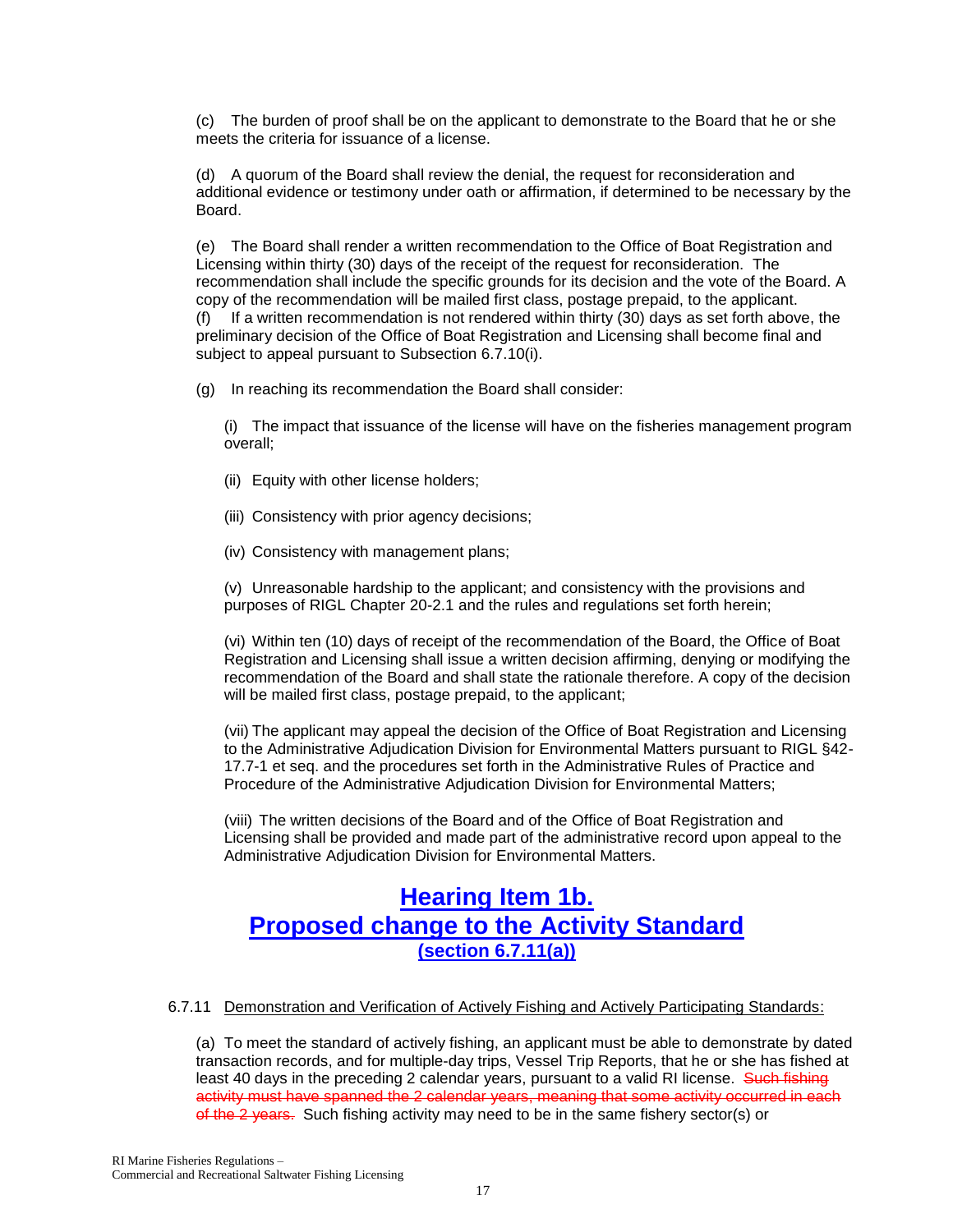endorsement category(s) for which a new license/endorsement is being sought, as specified in sections 6.7.4, 6.7.6, 6.7.7, 6.7.8, and 6.7.9 herein.

(b) Transaction records, and Vessel Trip Reports, if applicable, submitted in accordance with subsection (a) above, must correspond to fisheries in which the applicant is licensed to fish commercially. Such transaction records, and Vessel Trip Reports if applicable, shall be subject to verification by the Department in accordance with dealer reports submitted to the Department via the SAFIS reporting system.

(c) To meet the standard of actively participating, an applicant must be able to demonstrate via one or more affidavits that they have worked as a paid crew member for one or more licensed captains for at least 40 days in the preceding 2 calendar years. To be considered a paid crew member the crew member must have valid record of being paid by the vessel owner or person licensed to fish commercially such as a W-2 form, 1099 form, and/or paycheck stub from a financial institution. Such activity may need to be in the same fishery sector(s) or endorsement category(s) for which a new license/endorsement is being sought, as specified in sections 6.7.6 and 6.7.7.

(d) Affidavits submitted in accordance with subsection (c) above must be on forms provided by the department and must be notarized.

(e) Affidavits submitted in accordance with subsection (c) above must reflect activity conducted upon a vessel that was commercially declared, in accordance with section 6.8-8, during the period of activity.

(f) A license holder with a dockside sales endorsement who sells all of his or her lobster and/or crab landings dockside may utilize documentation other than dated transaction records to establish fishing activity. Such documentation shall include properly recorded and submitted logbooks, as well as some or all of the following: receipts pertaining to the sales of lobsters and/or crabs to consumers; income tax returns; trap tag orders; and receipts pertaining to purchases of fuel, bait, and other supplies. The Division of Fish and Wildlife shall determine whether the documentation submitted by the license holder substantiates the landings and associated fishing activity claimed by the license holder.

(g) Any applicant seeking status in accordance with this section who submits inadequate or improper documentation, such as insufficient number or type of transaction records, invalid transaction records, Vessel Trip Reports, or affidavits that have not been notarized, will not be considered. Any fraudulent submittals will be referred to the Department's Office of Law Enforcement for further investigation and possible enforcement action. Fraud on the part of any existing license holder, including a captain who signs an affidavit in support of a claim of crew member status that turns out to be false or inaccurate, may result in the suspension or revocation of the license held by the existing license holder.

(h) Transaction records established in SAFIS which are recorded on an applicant's Landing Permit (6.10) may be considered for the verification of activity standards provided that the applicant also possesses a Commercial Fishing License (6.8.2), Principal Effort License (6.8.3), or Multipurpose Fishing License (6.8.4) which was valid at the time of the activity being considered.

## 6.8 Licenses, Endorsements and Vessel Declarations; Resident:

6.8.1 Fishery Endorsements: Any Commercial Fishing or Principal Effort License issued to a Rhode Island resident pursuant to these regulations may, upon demonstration of eligibility by the applicant, be endorsed to allow participation in the following fishery sectors at levels established pursuant to Rule 8:

(a) Non-Lobster Crustacean;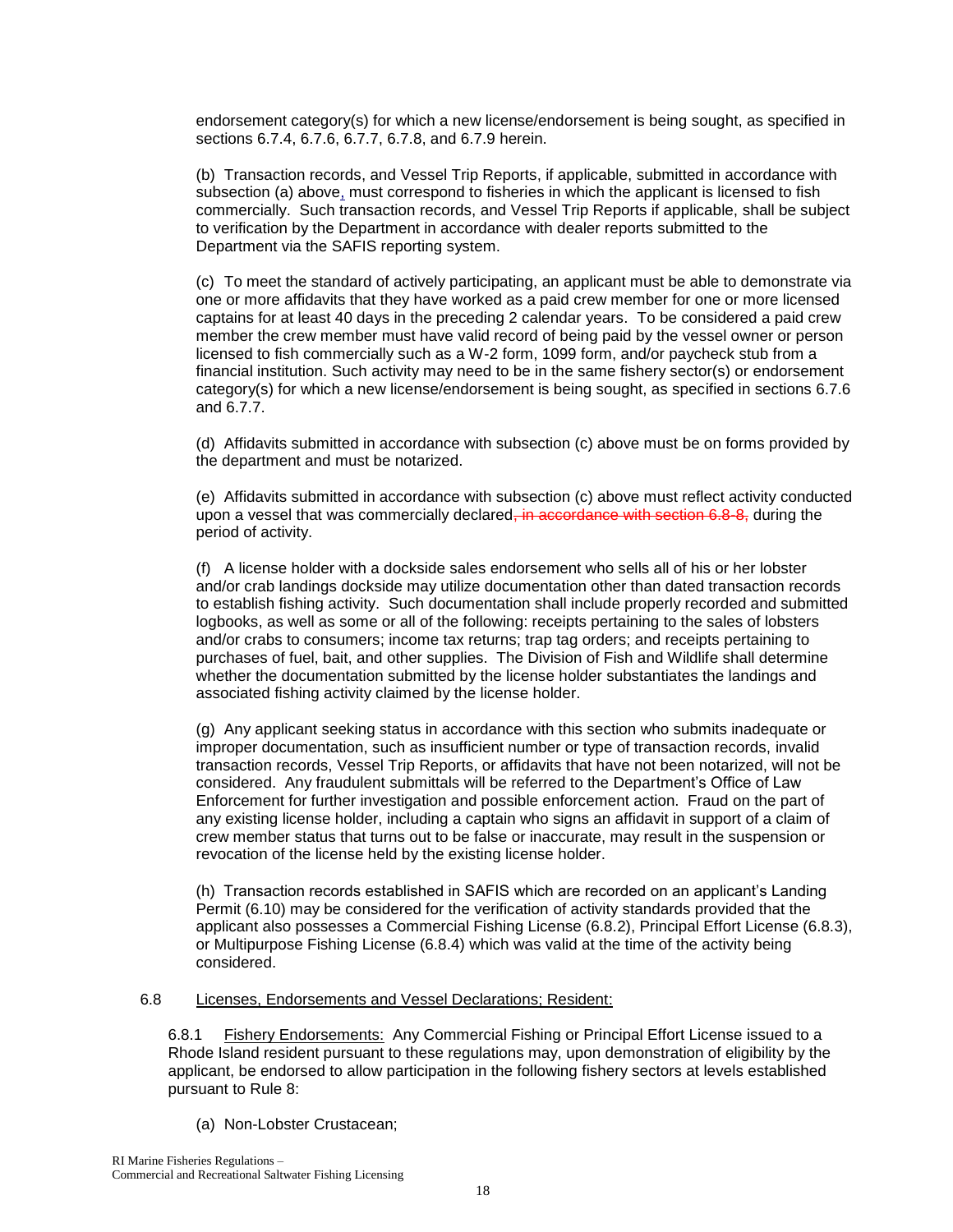- (b) Lobster;
- (c) Quahaug;
- (d) Soft-shell clam;
- (e) Shellfish Other;
- (f) Non-Restricted Finfish;
- (g) Restricted Finfish;
- (h) Whelk

## 6.8.2 Commercial Fishing License:

(a) Applicants must provide proof of Rhode Island residency and pay an annual fee of fifty dollars (\$50), plus twenty-five dollars (\$25) per fishery endorsement.

(b) The holder of a Commercial Fishing License may participate in any fishery sector for which he/she holds an endorsement at Basic Harvest and Gear Levels set by the Department pursuant to Rule 8.

## 6.8.3 Principal Effort License:

(a) Eligible applicants must present proof of Rhode Island residency and pay an annual fee of one hundred and fifty dollars (\$150) which entitles them to fish in a single fishery endorsement category.

(b) The holder of a Principal Effort License may participate in any fishery sector for which he/she holds a fishery endorsement at Full Harvest and Gear Levels as set by the Department pursuant to Rule 8.

(c) The holder of a Principal Effort License may also obtain a Commercial Fishing License with applicable endorsements to fish other sectors at Basic Harvest and Gear Levels, and/or obtain additional fishery endorsements on his or her Principal Effort License to fish other sectors at Full Harvest and Gear Levels, if such endorsements are available for any given license year; provided that a license holder may not hold both a Principal Effort and Commercial Fishing License in the same fishery sector. The annual fee for additional fishery endorsements on Principal Effort Licenses is seventy-five dollars (\$75) each.

(d) The holder of a Commercial Fishing License or a Principal Effort License with a Quahaug endorsement shall not be required to pay the annual fee for that license if the license holder is at least sixty-five (65) years old as of February 28 of the applicable license year. The license holder is still required to pay the fee for the Non-Lobster Crustacean (6.8-1 (a)), Lobster (6.8-1 (b)), Non-Restricted Finfish (6.8-1(f)), Restricted Finfish (6.8-1 (g)) as well as all additional Gear (6.8-7), dockside sales (6.8-9), logbook (6.8-11) endorsements on their Commercial Fishing License or Principal Effort License.

## 6.8.4 Multi-Purpose License:

(a) Eligible applicants must present proof of Rhode Island residency and pay an annual fee of three hundred dollars (\$300).

(b) The holder of a Multi-Purpose License may participate in all fishery endorsement sectors at Full Harvest and Gear Levels as set by the Department pursuant to Rule 8.

## 6.8.5 Student Shellfish License:

(a) Applicants must present proof of Rhode Island residency and pay an annual fee of fifty dollars (\$50).

(b) Applicants must be no older than twenty-three (23) years as of June 30 of the license year.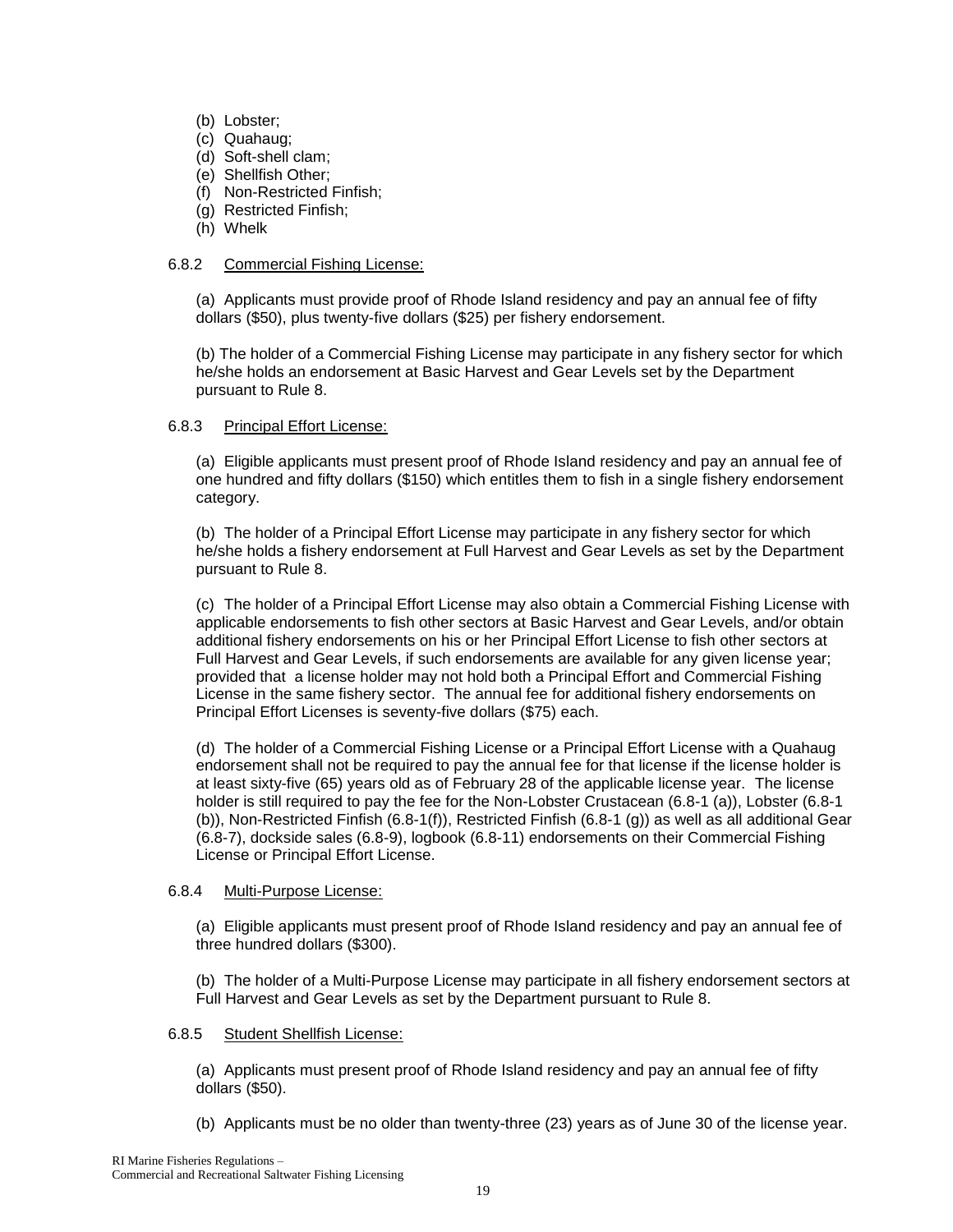(c) Applicants must present proof that they are full-time students in the form of a notarized letter or transcript from the learning institution in which they are enrolled.

(d) The holder of a Student Shellfish License may participate in the Quahaug endorsement sector at Basic Harvest and Gear Levels as set by the Department pursuant to Rule 8.

(e) The holder of a Student Shellfish License may also obtain a Commercial Fishing License and/or a Principal Effort License, with endorsements, to fish other sectors at Basic or Full Harvest and Gear Levels, if such licenses or endorsements are available for any given license year; provided that the holder of a Student Shellfish License may not also hold a Commercial Fishing or Principal Effort License with a quahaug endorsement.

#### 6.8.5 65 and Over Shellfish License:

- (a) Applicants must present proof of Rhode Island residency.
- (b) There is no fee.
- (c) Applicants must be at least sixty-five (65) years old as of February 28 of the license year.

(d) The holder of a 65 and Over Shellfish License may participate in the Quahaug endorsement sector at Basic Harvest and Gear Levels, as set by the Department pursuant to Rule 8.

(e) The holder of a 65 and Over Shellfish License may also obtain a Commercial Fishing License and/or a Principal Effort License, with endorsements, to fish other fishery sectors at Basic or Full Harvest or Gear Levels, if such licenses or endorsements are available and the application requirements are met for any given license year; provided that the holder of a 65 and Over Shellfish License may not also hold a Commercial Fishing or Principal Effort License with a quahaug endorsement.

#### 6.8.7 Gear Endorsements:

(a) Gear endorsement categories shall include Fish Trap, Gill Net, Purse Seine, and Mid Water/Pair Trawl.

(b) The Fish Trap gear endorsement shall allow the license holder to set one or more fish traps in accordance with all applicable requirements of RIGL Chapter 20-5. The annual fee shall be twenty dollars (\$20) per trap location for a three year period. Applicants who possessed a valid Fish Trap gear endorsement as of the immediately preceding year may obtain a Fish Trap endorsement for the immediately following year, subject to the same terms and conditions in effect as the immediately preceding year. New fish trap endorsement opportunities shall be established by rule, pursuant to applicable management plans.

(c) The Gill Net gear endorsement shall allow the license holder to set a gill net in accordance with all applicable regulations. The annual fee shall be twenty dollars (\$20). Applicants who possessed a Gill Net gear endorsement as of the immediately preceding year may obtain a Gill Net endorsement for the immediately following year. New gill net endorsement opportunities shall be established by rule, pursuant to applicable management plans.

(d) The Purse Seine and Mid Water/Pair Trawl gear endorsements shall allow the license holder to set these gear types in accordance with all applicable regulations. The holders of Purse Seine and/or Mid Water/Pair Trawl gear endorsements must consent to carry an observer on the vessel and/or on any spotter plane used as part of the operation, per the request of the Division of Fish and Wildlife; must report any/all landings of menhaden on a daily basis to the Division of Fish and Wildlife; must report beginning, location, and cessation of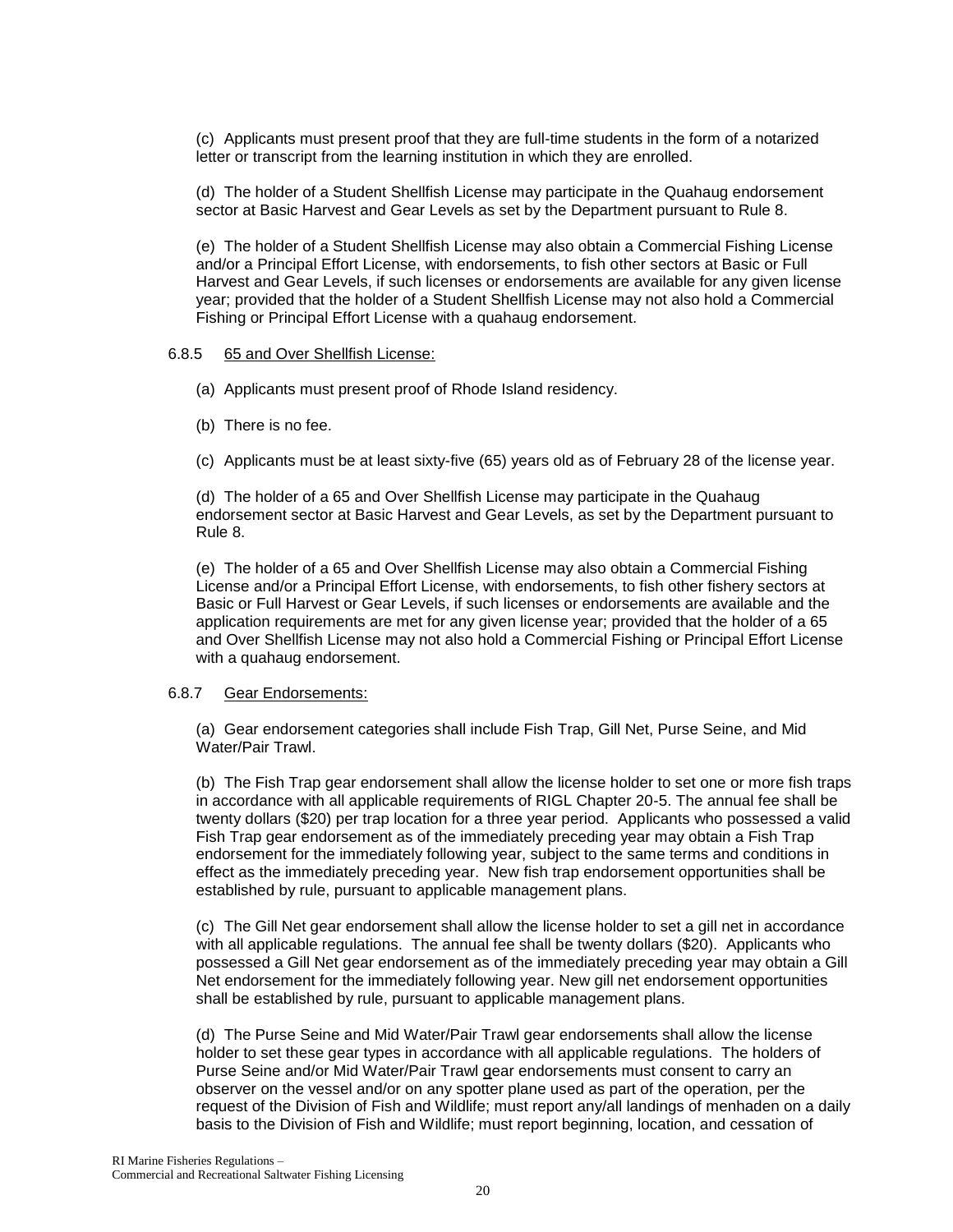fishing activities on a daily basis to the Division of Enforcement; and must obtain and have on board charts showing the known locations of fixed-gear clusters, as provided by the Division of Fish and Wildlife. The annual fee for each endorsement shall be twenty dollars (\$20). New Purse Seine or Mid Water/Pair Trawl endorsement opportunities shall be established by rule, pursuant to applicable management plans.

(e) By rule, the Department may add, eliminate, or modify gear endorsement categories; in so doing, the Department will consider the status of each fishery, levels of participation by existing license holders, the impact of the gear type on fishing mortality, and the provisions of applicable fisheries management plans and programs.

#### 6.8.8 Vessel Declaration:

(a) Every vessel employed in the commercial fishery must be declared with the Department at the time the owner/operator of such a vessel first applies for or subsequently renews his/her fishing license; or if a license has already been issued, prior to that vessel being used for commercial fishing.

(b) Each such vessel must be individually and separately declared, on an annual basis, and the required fee paid.

(c) The vessel declaration will include the name of the vessel and its owner, its length and horsepower, displacement, registration and/or federal permit number, gear type(s), principal fishery(s), and number of crew.

(d) The annual fee for a vessel declaration is twenty-five dollars (\$25) per vessel for vessels up to and including twenty-five (25) feet in length, plus fifty cents (50¢) per linear foot for each whole foot over twenty-five (25) feet.

(e) A declared vessel will be issued decals, which must be prominently displayed on the port and starboard bow, or on the port and starboard sides of the console cabin or wheelhouse, or elsewhere on the port and starboard sides of the vessel such that they are readily viewable. The displayed decals must be updated annually.

(f) Declared vessels that are less than twenty-five (25) feet long may obtain a vessel declaration plate upon payment of an additional annual fee of fifteen dollars (\$15). The vessel declaration of the declared vessel may be temporarily transferred to another vessel less than twenty-five (25) feet long by affixing the aforementioned plate to that vessel. For purposes of this section, "temporary" shall mean not more than sixty (60) days, with one sixty (60) day extension in any given year by permission of the Department.

## 6.8.9 Dockside Sales Endorsement:

(a) The endorsement shall enable the holder to sell live lobsters and crabs directly to consumers at dockside. Only live lobsters and crabs may be sold under the endorsement. Sales of shellfish and finfish to anyone other than licensed dealers are prohibited.

(b) The endorsement shall be available to all Rhode Island license and landing permit holders who are authorized to harvest and land for sale lobsters and/or crabs. With regard to lobsters, such licenses and permits shall include: multi-purpose license, principal effort license with lobster endorsement, commercial fishing license with lobster endorsement; and resident and non-resident landing permit. With regard to crabs, such licenses and permits shall include: multi-purpose license; principal effort license with non-lobster crustacean endorsement; commercial fishing license with non-lobster crustacean endorsement; and resident and nonresident landing permit.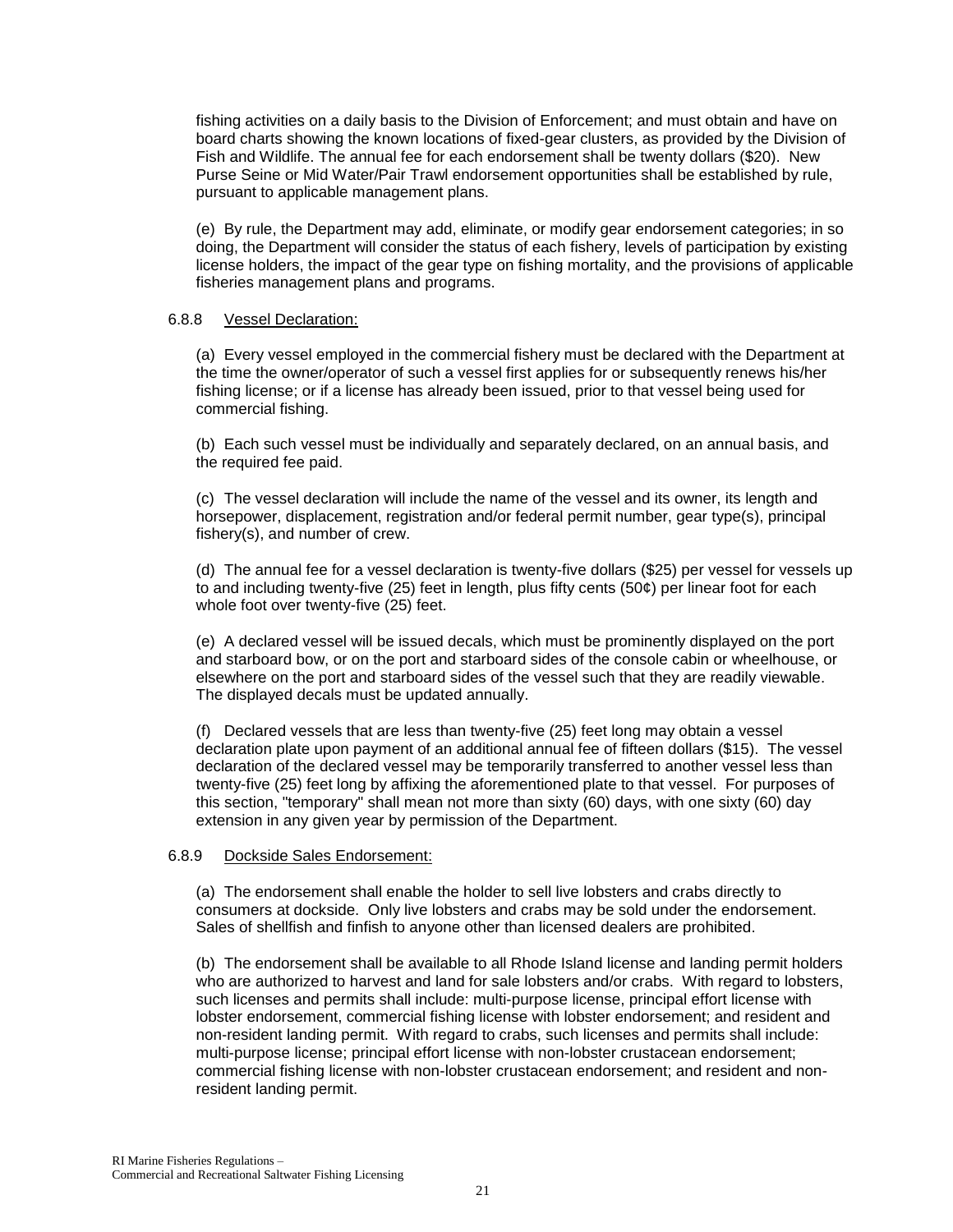(c) The purchase of a dockside sales endorsement will ensure that the licensee/permittee receives a paper dockside sales logbook.

(d) A licensee/permittee who declared their reporting method as a federal vessel trip report is required to report all dockside sales via the paper dockside sales logbook.

(e) Individuals selling lobsters and crabs under the dockside sales endorsement must at all times possess, and display upon request, a current and proper license or landing permit, as set forth above; and said license or permit must include a dockside sales endorsement.

(f) Only the licensee/permittee, or a regularly employed crew member of the licensee/permittee, may sell lobsters and crabs at dockside under the dockside sales endorsement. To be eligible to conduct such sales, a crew member must first receive written authorization from the licensee/permittee. Such authorization shall be in the form of a typewritten statement, signed and dated by the licensee/permittee that expressly authorizes the crew member to act on behalf of the licensee/permittee with regard to dockside sales. The statement shall further specify: the name of the crew member, the name of the vessel from which the sales are conducted, and the month and year that the crew member began working on the vessel. The statement shall be kept on the vessel and be available at all times for inspection by department personnel. A crew member who is acting on behalf of a licensee/permittee in accordance with this subsection must comply with all applicable regulations governing dockside sales, as set forth herein, and the licensee/permittee shall be responsible for any violations of regulations by the crew member.

(g) Licensees/permittees offering live lobsters and crabs for sale at dockside must meet all applicable and current Federal and State laws and regulations governing harvest and possession relating to the species being sold.

(h) Licensees/permittees offering live lobsters and crabs for sale at dockside must meet all applicable and current Federal, State, and local laws and regulations governing retail sales operations, including but not necessarily limited to those governing taxation, signage, noise, and hours of operation.

(i) Licensees/permittees offering live lobsters and crabs for sale at dockside may only sell live lobsters and crabs that they harvested, and all sales must be made from the vessel that harvested the product, unless otherwise authorized by the Director.

(i) Sales at dockside may only be to the final consumer  $-$  i.e. the individual(s) who will be consuming the product -- and no resale of, or commercial transaction involving, the product beyond the final consumer is allowed.

(k) Licensees shall include, on all landing reports and other data submitted to the National Marine Fisheries Service and/or the department, the lobsters and crabs offered for sale at dockside to the general public.

(l) The annual fee for the dockside sales endorsement shall be twenty-five dollars (\$25.00).

(m) The dockside sales endorsement is not subject to the application deadline provisions as set forth in Rule 6.7.3; as such, the endorsement shall be available at any time during the year to holders of current and proper commercial fishing licenses and landing permits issued by the department.

(n) All dockside sales reports and reports of no sales activity are due to the Division of Fish and Wildlife quarterly.

6.8.10 Research Set Aside (RSA) Endorsement: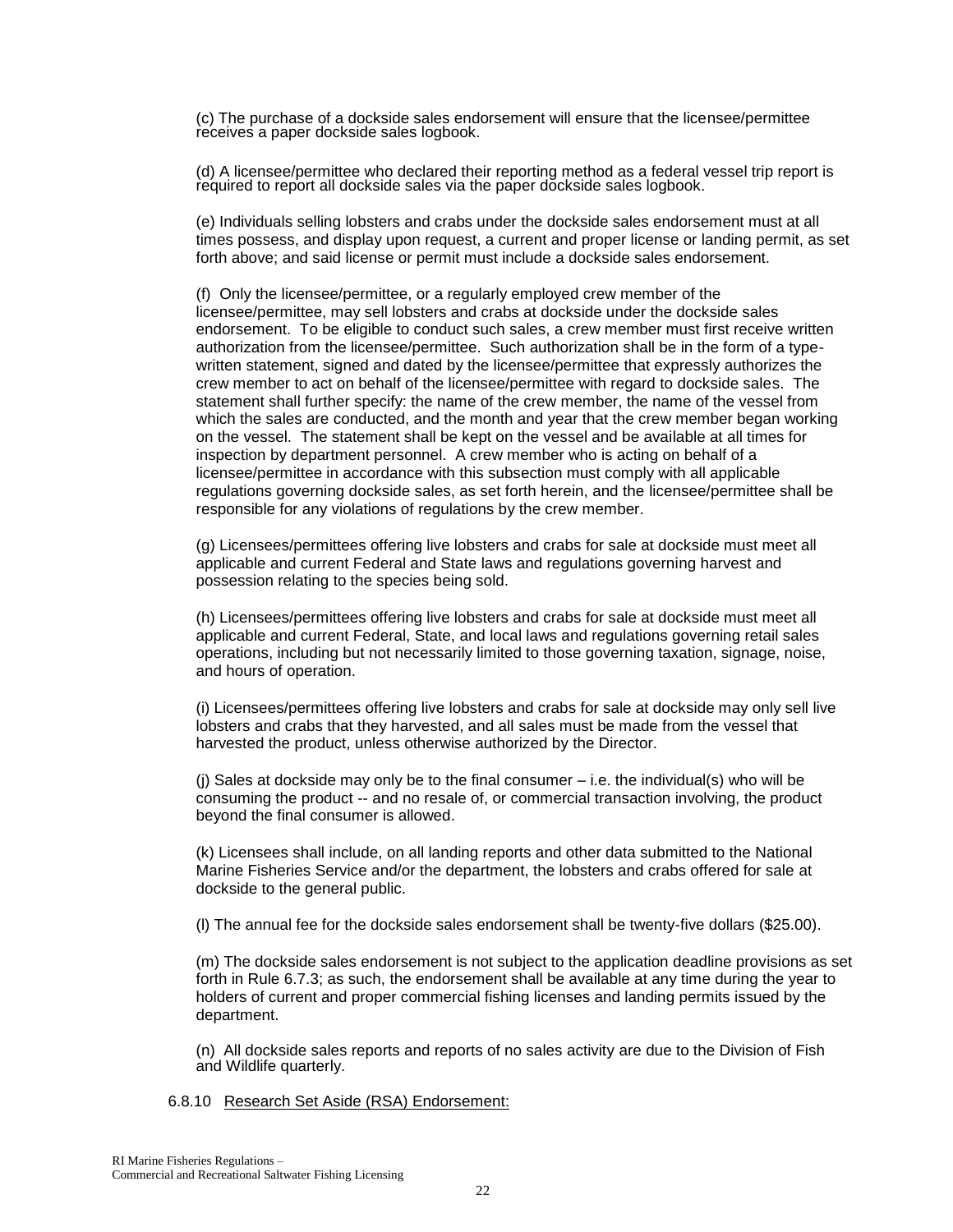(a) The RSA endorsement shall enable the holder to land marine species, for sale, in Rhode Island, in accordance with RSA quota obtained from the National Marine Fisheries Service.

(b) The endorsement shall be automatically available to anyone who obtains an Exempted Fishing Permit from the department, allowing for the harvest and/or landing of RSA quota in Rhode Island.

(c) Both the endorsement and the permit must be obtained prior to the landing of any RSA quota for state quota monitored species in Rhode Island.

(d) Upon presentation of an approved and valid Exempted Fishing Permit from the Department, an RSA endorsement will be issued.

(e) The annual fee for the issuance of an RSA endorsement for state quota monitored species shall be twenty-five dollars (\$25).

(f) The RSA endorsement is not subject to the application deadline provisions as set forth in Rule 6.7.3; as such, the endorsement shall be available at any time during the year to holders of current and proper commercial fishing licenses, and Exempted Fishing Permits, issued by the Department.

#### 6.8.11 Paper Catch and Effort Harvester and Dockside Sales Logbooks Endorsement:

(a) The logbook endorsement shall enable the holder to obtain a paper harvester catch and effort logbook, printed by RIDFW, that will be used to report all catch and effort information required by RIGL 20-4-5.

(b) The endorsement shall be automatically available to anyone who holds a Rhode Island landing permit, multipurpose fishing license, commercial fishing license or a principle effort license with restricted or non-restricted finfish, lobster or non-lobster crustacean, horseshoe crab – biomedical, horseshoe crab - bait or whelk endorsements.

(c) At the time of initial license/permit purchase or license/permit renewal, the applicant is required to declare a reporting method: harvester catch and effort logbook, federal vessel trip report, or e-TRIPS. The harvester catch and effort logbook and e-TRIPS reporting methods cannot be declared together.

(d) If the declared reporting method is harvester catch and effort logbook, the applicant is required to purchase the logbook endorsement at time of initial license/permit purchase or license/permit renewal.

(e) Paper harvester catch and effort logbook submissions will not be accepted by RIDFW to meet the license holder's reporting requirement from any license holder who does not have the logbook endorsement.

(f) All trips via electronic or paper recording, are required to be filled out before the start of the next trip, and at a minimum, both trip reports and did not fish reports are due to the Division of Fish and Wildlife quarterly.

(g) The annual fee for the issuance of a logbook endorsement shall be twenty-five dollars (\$25).

(h) The logbook endorsement is subject to the application deadline provisions as set forth in Rule 6.7.3.

6.9 Licenses, Endorsements and Vessel Declarations; Non-Resident: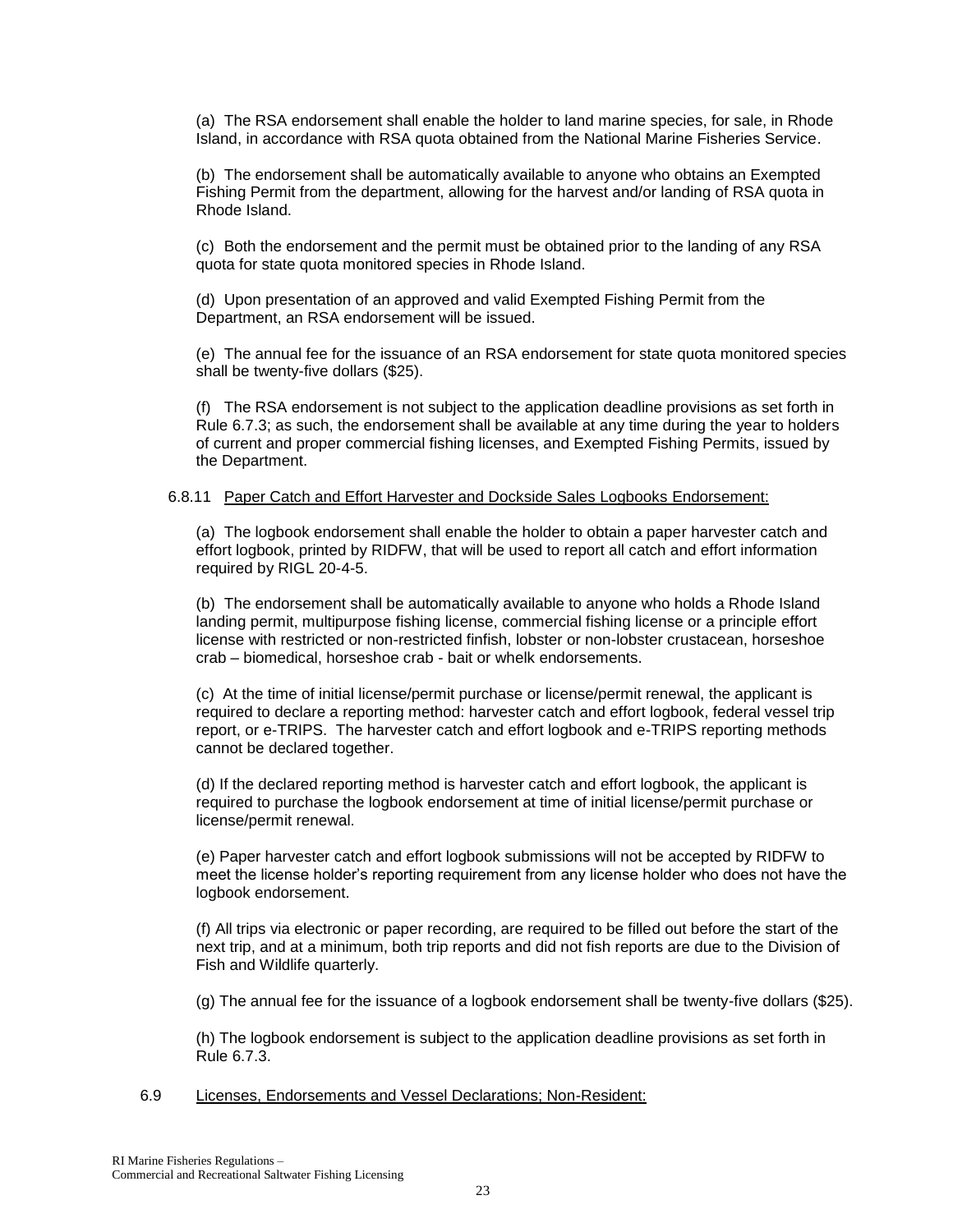6.9.1 Non-Resident Fishery Endorsements: Any Commercial Fishing or Principal Effort License issued to a non-resident pursuant to these regulations may, upon demonstration of eligibility by the applicant, be endorsed to allow participation in the following fishery sectors at levels established pursuant to Rule 8:

- (a) Non-Restricted Finfish;
- (b) Restricted Finfish.

## 6.9.2 Non-Resident Commercial Fishing License:

(a) Applicants must be at least eighteen (18) years old.

(b) The holder of a Non-Resident Commercial Fishing License may participate in either or both fishery sectors for which he/she holds an endorsement, provided that his/her state of residence does not prohibit commercial licensing opportunities for Rhode Island residents in finfish fisheries for which licensing opportunities are available for residents of that state.

(c) The Marine Fisheries section of the Department of Environmental Management, Division of Fish and Wildlife shall annually review the regulations of the states of Massachusetts, Connecticut, and New York to determine whether those states provide Rhode Island residents the privileges referenced in subsection (b) above. For applicants from any other state, it shall be the applicant's burden to prove that his/her state of residence provides Rhode Island residents the privileges referenced in subsection (b) above through a certified copy of the relevant regulation. This copy is to be forwarded to the Marine Fisheries section of the Department of Environmental Management, Division of Fish and Wildlife for review and approval a minimum of two weeks before a license may be issued.

(d) The annual fee for a Non-Resident Commercial Fishing License shall be one hundred and fifty dollars (\$150) plus fifty dollars (\$50) per endorsement.

## 6.9.3 Non-Resident Principal Effort License:

(a) Eligible applicants must demonstrate that their state of residence complies with section 6.9.2(b) regarding treatment of Rhode Island residents.

(b) The holder of a Non-Resident Principal Effort License may harvest, land and sell any species of fish for which he/she holds the appropriate endorsement(s) -- Restricted and/or Non-Restricted Finfish -- at Full Harvest and Gear Levels established pursuant to Rule 8.

(c) The annual fee for a Non-Resident Principal Effort License shall be four hundred dollars (\$400), plus one hundred dollars (\$100) per endorsement.

## 6.9.4 Non-Resident Vessel Declaration:

(a) Applicants must comply with the requirements of subsection 6.8.8, provided that temporary transfers of vessel declarations between vessels less than twenty-five (25) feet in length via vessel declaration plates are not permitted.

(b) The fee for a Non-Resident Vessel Declaration shall be fifty dollars (\$50), plus one dollar and fifty cents (\$1.50) for each whole foot over twenty-five (25) feet in length overall.

## 6.10 Landing Permits:

## 6.10.1 General Requirements: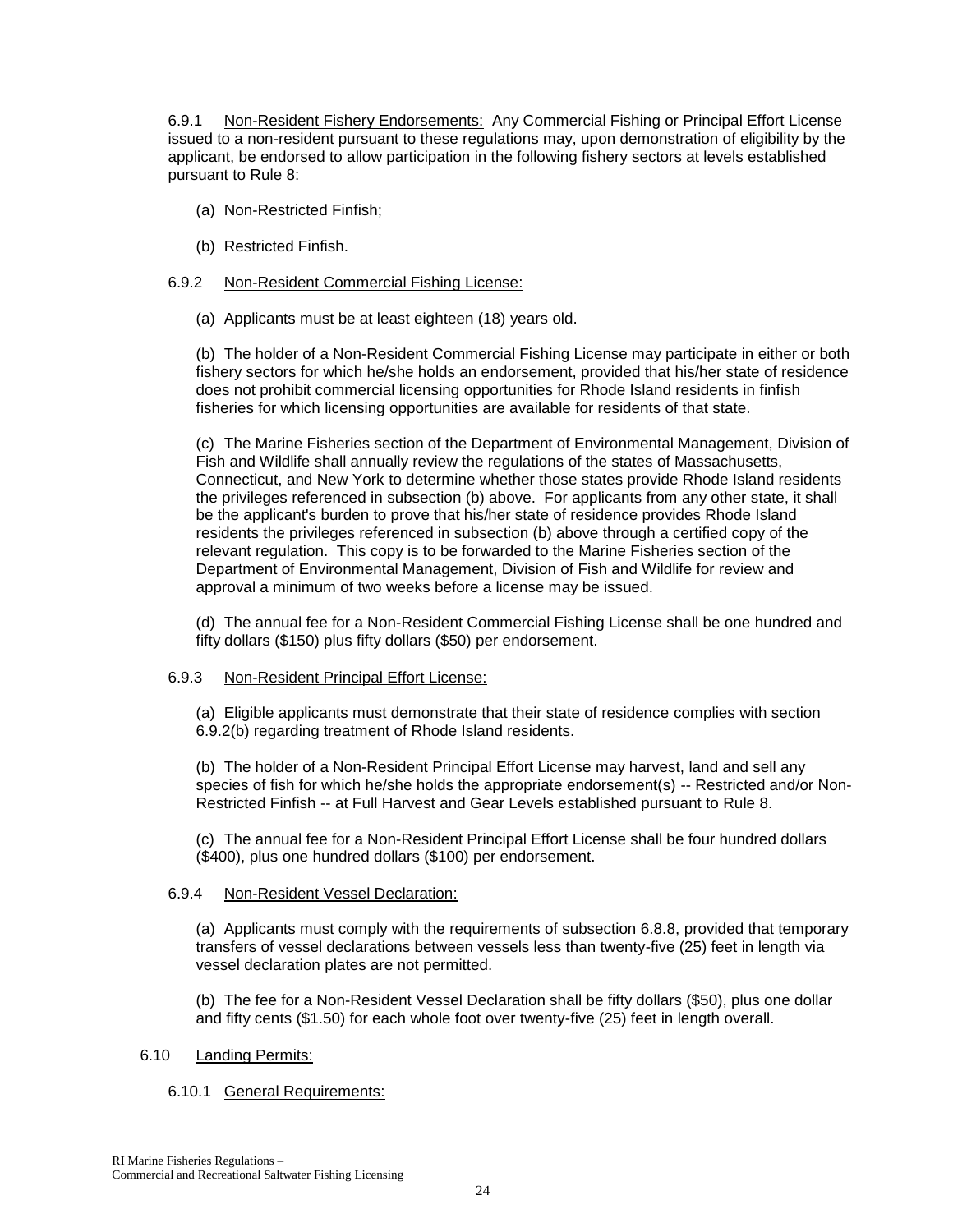(a) A Landing Permit or a valid Rhode Island Resident or Non-Resident Licenses with the appropriate fishery endorsements, but not both a permit and license, is required to off-load any seafood product legally harvested outside of Rhode Island waters for sale or intended sale in Rhode Island, or to secure a vessel with the seafood products on board to a shoreside facility where the products may be offloaded for sale or intended sale.

(b) If the operator of a vessel carrying seafood products notifies the Department's Division of Law Enforcement at least four hours before entering Rhode Island waters that he/she intends to dock in a Rhode Island port for specified purposes other than landing, selling, or offering that seafood for sale, and if permission to do so is first obtained from the Division of Law Enforcement, no landing permit or Rhode Island license is required.

(c) The Department will issue a Landing Permit upon proof that an applicant holds a valid federal or non-Rhode Island state license or permit(s) to harvest a given species or group of similar species, provided that the Landing Permit so issued will only allow the landing of those species authorized by said federal or state permit.

(d) A Landing Permit is issued to an individual and not a vessel, although the vessel(s), which will generate the landings, must be identified. The landing permit may not be transferred and does not attach to a vessel when it is sold.

(e) The individual in charge of a vessel subject to this section must be in possession of a Landing Permit issued to that individual in order for that vessel to legally enter Rhode Island waters.

(f) Landing permits are not subject to the application deadline provisions set forth under section 6.7.3.

## 6.10.2 Resident Landing Permit:

(a) The holder of a Resident Landing Permit may land, sell, or offer for sale any marine fishery species or product, in accordance with all applicable rules and regulations governing those species.

(b) The annual fee for a Resident Landing Permit is two hundred dollars (\$200).

(c) This landing permit category consolidates the following permit types under one streamlined permit:

- (i) Resident Finfish Landing Permit;
- (ii) Resident Crustacean Landing Permit;
- (iii) Resident Shellfish Landing Permit;
- (iv) Resident Miscellaneous Landing Permit;
- (v) Resident Multipurpose Landing Permit

## 6.10.3 Non-Resident Landing Permit with Restricted Finfish:

(a) The holder of a Non-Resident Landing Permit with Restricted Finfish may land, sell, or offer for sale any marine fishery species or product including restricted finfish species, in accordance with all applicable rules and regulations governing those species.

(b) The annual fee for Non-Resident Landing Permit with Restricted Finfish is four hundred dollars (\$400).

(c) New Non-Resident Landing Permit with Restricted Finfish will only be issued if the landing is charged to the quota of the state in which the vessel making the landing is registered or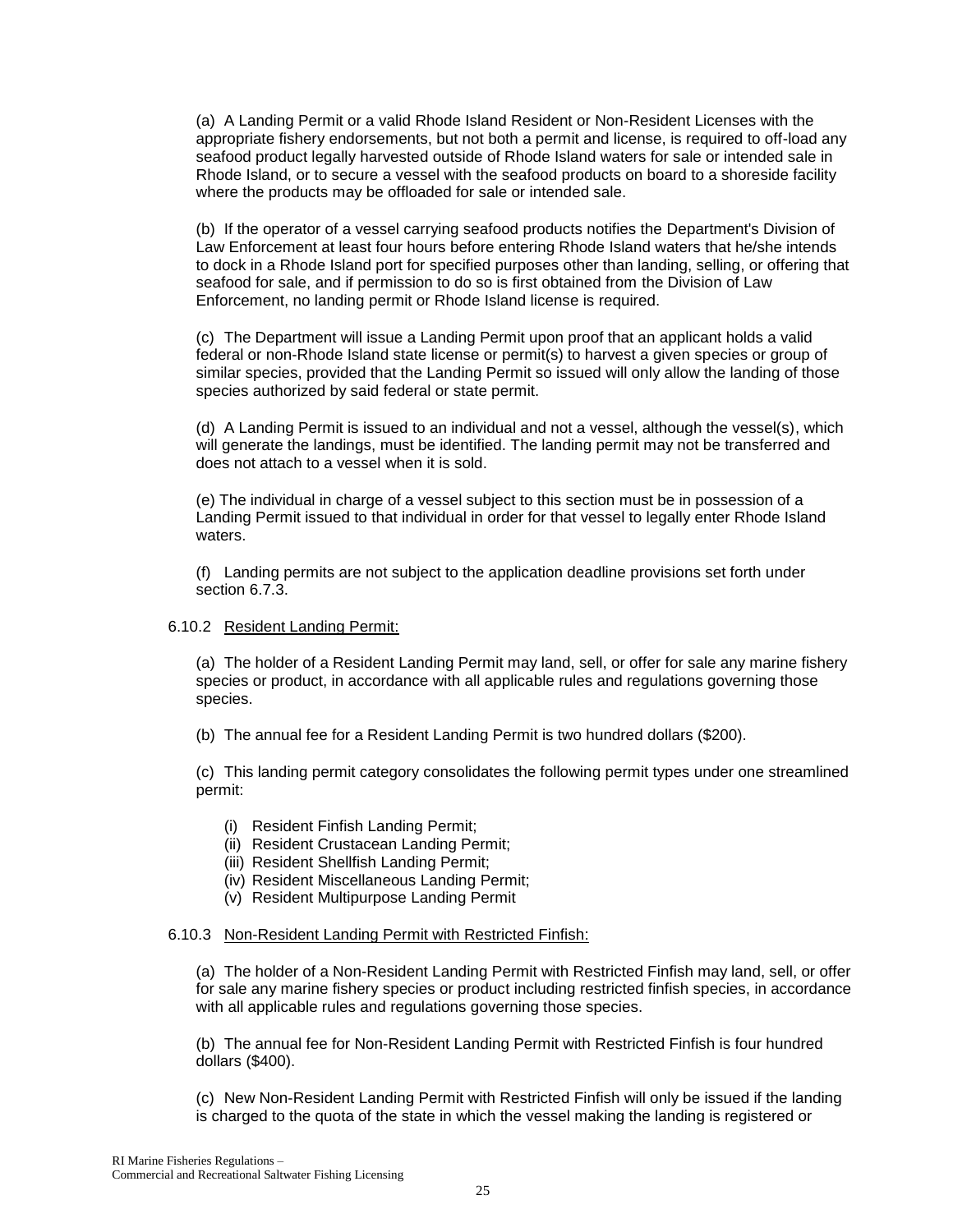documented; or, if the state where the vessel making the landing is registered or documented allows Rhode Island residents to land against its quota for that species; or, if the Department pursuant to a duly adopted fisheries management plan determines there to be excess harvesting capacity in the Rhode Island commercial quota for that species.

(d) Renewal of Non-Resident Landing Permit with Restricted Finfish are considered to be new permits subject to the provisions of subsection 6.10.7(c) unless the applicant can show evidence of Rhode Island landings of more than one thousand pounds of that species per year in four of the five years preceding the application. Having made that demonstration, a holder of a Non-Resident Landing Permit with Restricted Finfish who held that permit as of the immediately preceding year may renew it for the immediately following year as set forth herein.

(e) If a non-resident vessel is upgraded by twenty percent (20%) or more in length, displacement or horsepower, renewal of a Non-Resident Landing Permit with Restricted Finfish will be considered a new permit application, issuance of which is subject to the requirements of subsection 6.10.7(c).

(f) This landing permit category consolidates the following permit types under one streamlined permit:

(i) Non-Resident Restricted Finfish Landing Permit

## 6.10.4 Non-Resident Landing Permit:

(a) The holder of a Non-Resident Landing Permit may land, sell, or offer for sale any marine fishery species or product, except restricted finfish, in accordance with all applicable rules and regulations governing those species and products.

(b) The annual fee for a Non-Resident Landing Permit is four hundred dollars (\$400).

(c) This landing permit category consolidates the following permit types under one streamlined permit:

- (i) Non-resident Finfish Landing Permit;
- (ii) Non-resident Crustacean Landing Permit;
- (iii) Non-resident Shellfish Landing Permit;
- (iv) Non-resident Miscellaneous Landing Permit;
- (v) Non-resident Multipurpose Landing Permit.

## 6.11 Dealer's Licenses:

## 6.11.1 General Requirements:

(a) No person, partnership, firm, association, or corporation shall sell, purchase, barter or trade in any marine fisheries species unless having first obtained a dealer's license as provided for in this section for the applicable fishery; or unless the activity is exempt from licensing requirements as set forth in subsection (b) below.

(b) Any person, partnership, firm, association, or corporation engaged solely in the business of selling seafood to consumers, either directly or through restaurants or other retail outlets, and/or engaged solely in the processing or preparation of seafood for sale directly to consumers, is not required to be licensed under these regulations, provided that such person, partnership, firm, association, or corporation purchases or otherwise acquires said seafood from licensed dealers.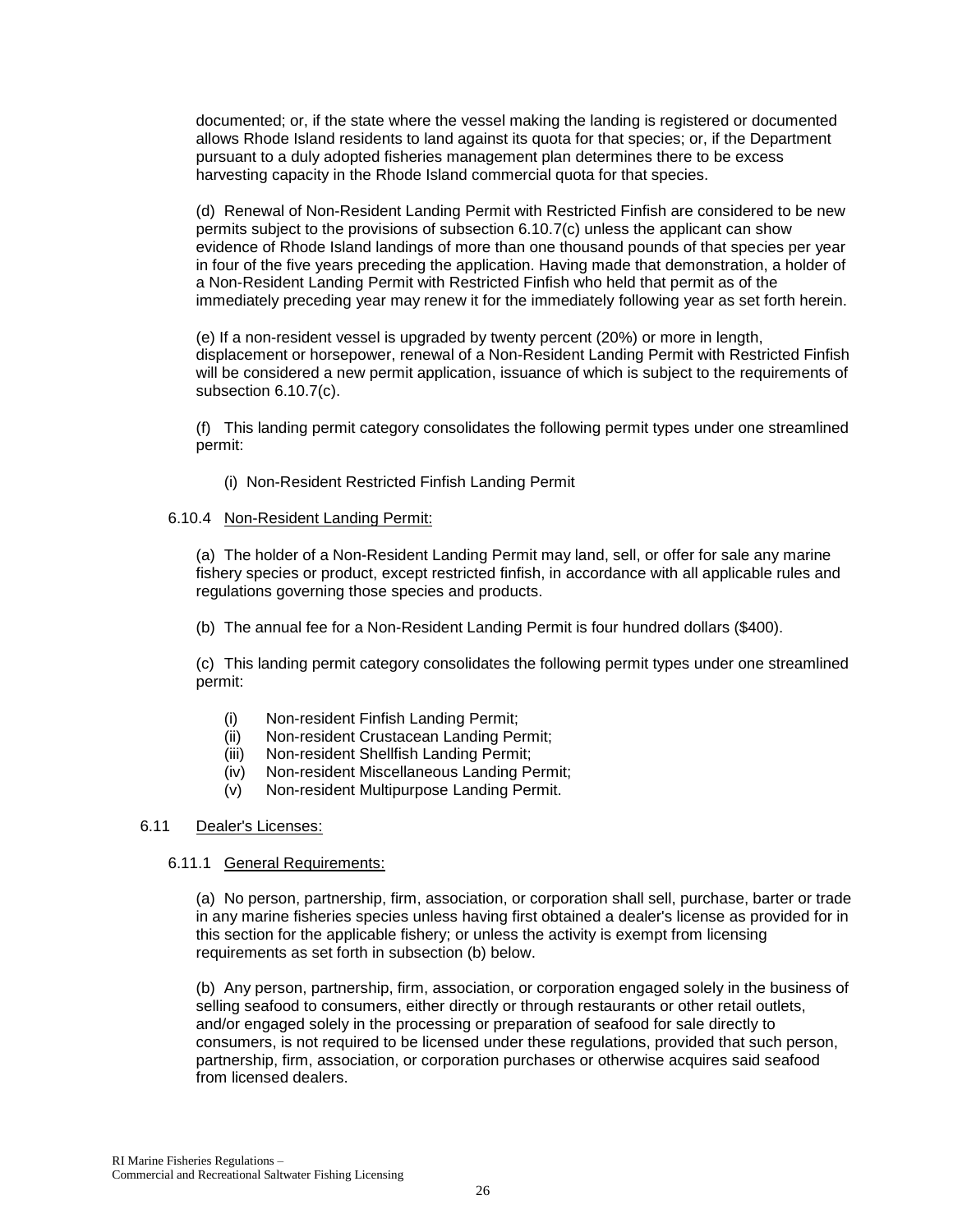(c) Applicants for a dealer's license shall complete such forms containing such information as the Department may require.

(d) Applicants for a dealer's license must demonstrate that they or their registered agent maintain a fixed place of business in the State of Rhode Island at which transaction records will be maintained and made available for inspection during normal business hours.

(e) Each license is valid for the calendar year in which it is issued upon payment of the required fee.

(f) A duly licensed dealer may transport any marine species otherwise subject to the requirement that a person transporting such species carry a Rhode Island commercial fishing license, so long as that dealer can demonstrate by a bill of lading that the fish in question had been sold by a duly licensed person.

#### 6.11.2 Multi-Purpose Dealer's License:

(a) The holder of a Multi-Purpose Dealer's License may buy and sell all wild marine fisheries species that may legally be landed in Rhode Island, but only in the amounts specified by rule. Licensed multi-purpose dealers may also buy and sell cultured marine fisheries species in accordance with applicable rules and regulations.

(b) The annual fee is three hundred dollars (\$300).

## 6.11.3 Finfish Dealer's License:

(a) The holder of a Finfish Dealer's License may buy and sell all wild finfish species that may legally be landed in Rhode Island, but only in the amounts specified by rule. Licensed finfish dealers may also buy and sell cultured finfish species in accordance with applicable rules and regulations.

(b) The annual fee is two hundred dollars (\$200).

#### 6.11.4 Shellfish Dealer's License:

(a) The holder of a Shellfish Dealer's License may buy and sell all wild shellfish species that may legally be landed in Rhode Island, but only in the amounts specified by rule. Licensed shellfish dealers may also buy and sell cultured shellfish species in accordance with applicable rules and regulations.

(b) The annual fee is two hundred dollars (\$200).

#### 6.11.5 Lobster Dealer's License:

(a) The holder of a Lobster Dealer's License may buy and sell all wild crustacean species, including lobster, that may legally be landed in Rhode Island, but only in the amounts specified by rule. Licensed lobster dealers may also sell cultured crustacean species in accordance with applicable rules and regulations.

(b) The annual fee is two hundred dollars (\$200).

## 6.12 Penalties:

## 6.12.1 Violations: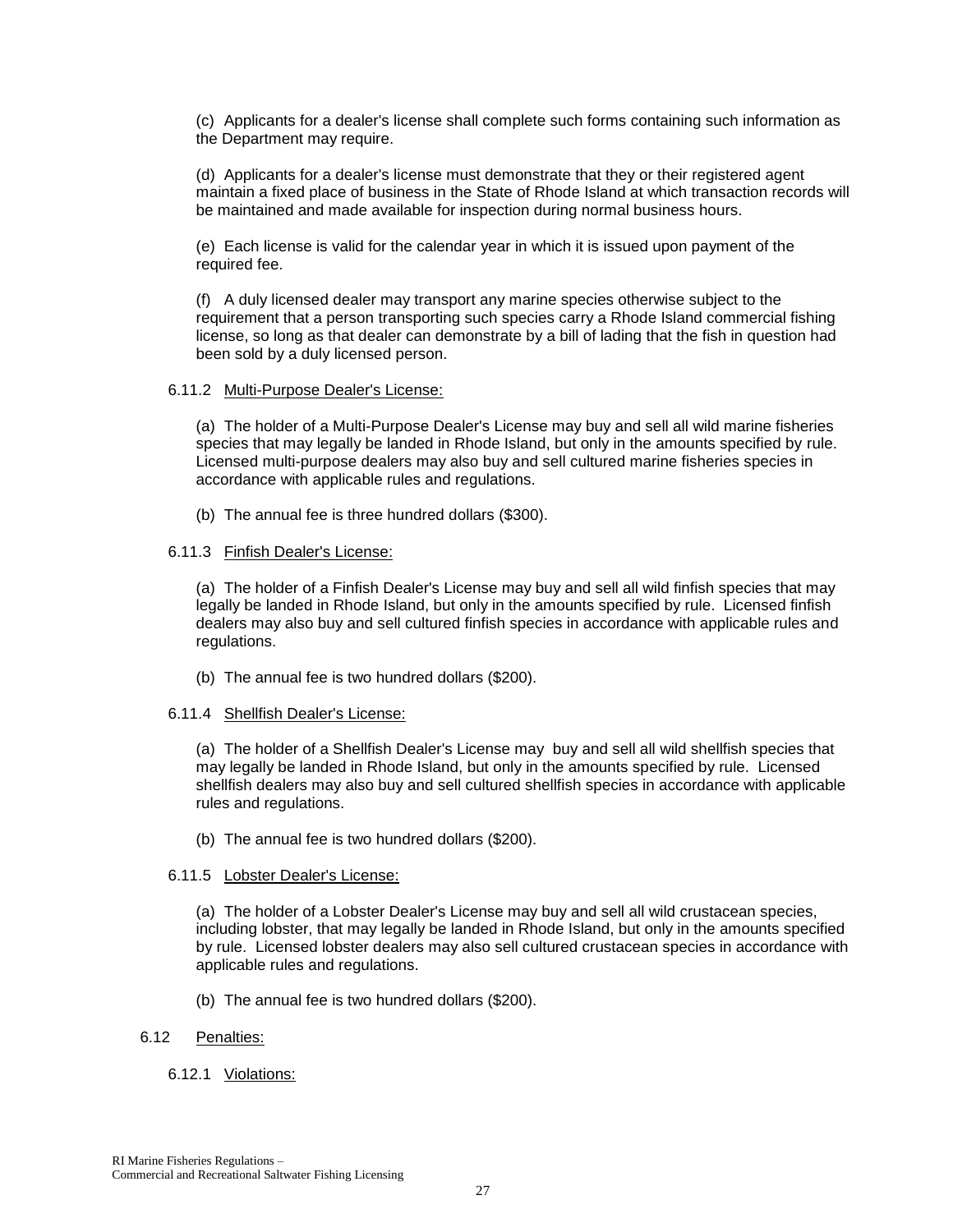(a) Violations of these regulations may subject the violator to the revocation or suspension of any license, endorsement or permit issued pursuant thereto.

(b) Revocations or suspensions may be appealed to the Administrative Adjudication Division.

## 6.12.2 False Statements:

(a) Any person who willfully misrepresents any fact or facts required to be provided in support of any license, endorsement, or permit application provided for herein, or who is party to such willful misrepresentation, shall be punished by a fine of not more than fifty dollars (\$50).

(b) Any license, endorsement, or permit obtained as a result of such false statements or misrepresentations shall be null and void and shall be surrendered to the Department forthwith.

(c) No new license, endorsement, or permit may be issued to any violator of this section for a period of one (1) year from the date that penalties are imposed.

## 6.12.3 Alterations, Forgeries and Counterfeits:

(a) Any person who falsely makes, alters, forges, or counterfeits, or who causes to be falsely made, altered, forged or counterfeited, a license, endorsement, or permit issued pursuant to these regulations, or who shall have in his or her possession such a license, endorsement, or permit, knowing it to be false, altered, forged or counterfeit is guilty of a misdemeanor and subject to a fine of not more than five hundred dollars (\$500) and imprisonment for not more than ninety (90) days, or both.

(b) No new license endorsement or permit may be issued to any violator of this section for a period of one (1) year from the date that penalties are imposed.

## 6.12.4 Failure to Possess, Present or Display a Proper License, Permit or Vessel Declaration:

(a) Any person who fails to possess a valid, properly endorsed license, permit, or vessel declaration while engaged in commercial fishing, or fails or refuses to present or display said license, permit or endorsement upon request by individuals authorized by the Director, shall be guilty of a misdemeanor and subject to a fine of not more then five hundred dollars (\$500) and imprisonment for not more than ninety (90) days, or both. Any such person may also be subject to the seizure and forfeiture provisions under RIGL §§20-1-8 and 20-1-8.1.

(b) Expiration. Unless otherwise specified in this title, all licenses issued under this chapter shall be annual and shall expire on December 31 of each year. It shall be unlawful for any person to fish commercially in Rhode Island waters on an expired license application. The grace period set forth in Subsection 6.7-3(e) shall not extend the validity of any expired license.

## **7. AVAILABILITY OF NEW LICENSES AND ENDORSEMENTS ANNUALLY**

7.1 Multi-Purpose Licenses: New Multi-Purpose Licenses shall be only available pursuant to sections 6.7.8 and 6.7.9.

## 7.2 Principal Effort Licenses:

(a) Restricted Finfish endorsement: A limited number of new Principal Effort Licenses with Restricted Finfish endorsement will be available annually pursuant to the exit/entry ratio set forth in section 6.1.10 and the prioritization process established in sections 6.7.6 and 6.7.7.

(b) Additional new Principal Effort Licenses shall only be available pursuant to sections 6.7.8 and 6.7.9.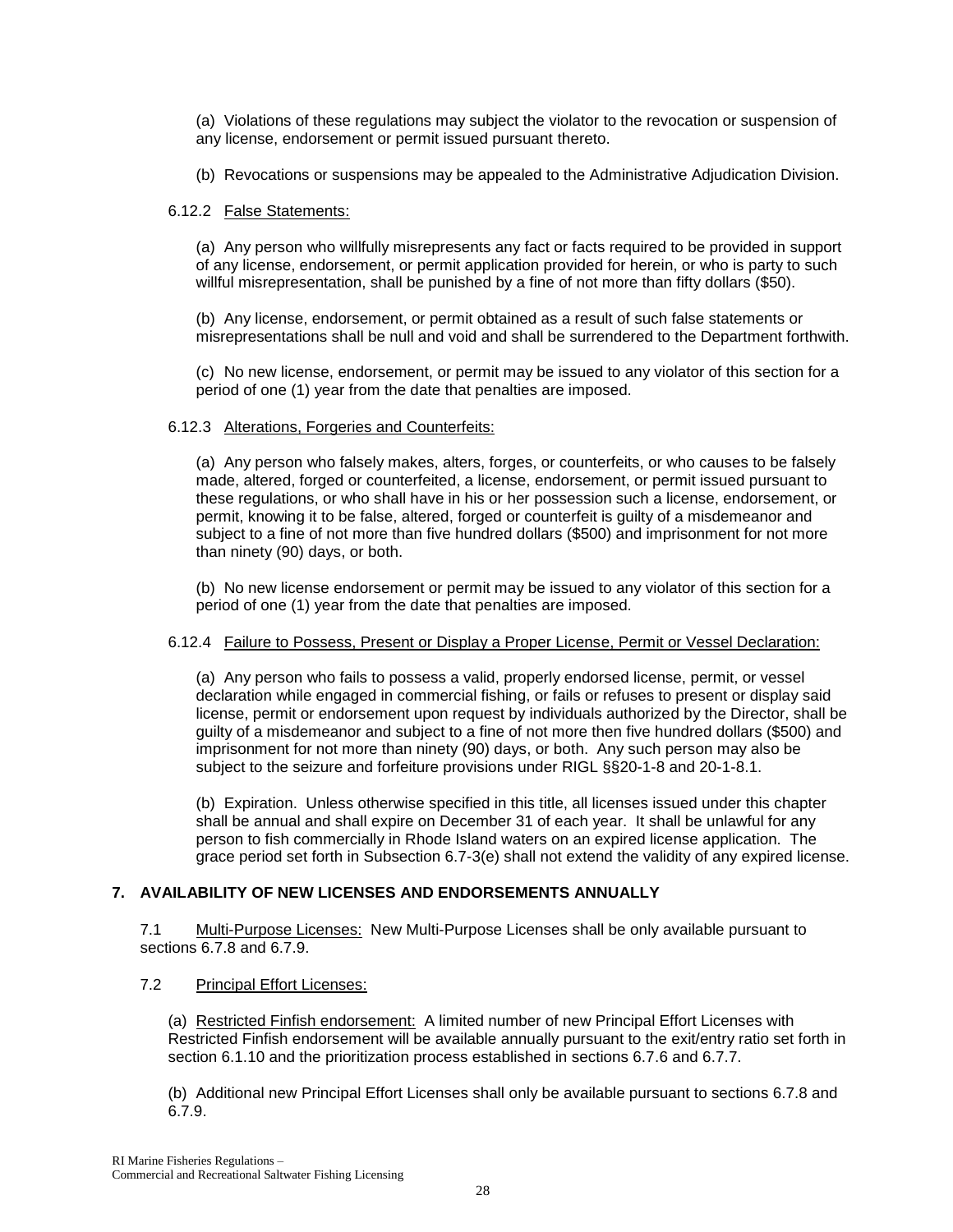(c) For applicants obtaining Principal Effort Licenses via renewal, the following new endorsements, in addition to the one(s) they qualify for, will be available: Non-Lobster Crustacean (resident only), Shellfish Other (resident only), and Non-Restricted Finfish.

## 7.3 Commercial Fishing Licenses:

(a) New Commercial Fishing Licenses shall be available to any resident or non-resident, provided that all applicable application requirements are met.

(b) The following new endorsements will be available to all holders of Commercial Fishing Licenses: Non-Lobster Crustacean (resident only), Shellfish Other (resident only), and Non-Restricted Finfish.

(c) A limited number of new Commercial Fishing Licenses with Quahaug and Soft-Shell Clam endorsements will be available annually pursuant to the exit/entry ratios set forth in section 6.1.10 and the prioritization process established in sections 6.7.6 and 6.7.7.

7.4 Student and 65 and Over Shellfish Licenses: New Student and 65 and Over Shellfish Licenses shall be available to any Rhode Island resident, provided that all applicable application requirements are met.

7.5 Fish Trap Endorsements: No new Fish Trap gear endorsements shall be made available annually, unless specified via separate regulatory action undertaken by the Director in accordance with RIGL Chapter 20-5.

7.6 Gill Net Endorsements: No new Gill Net gear endorsements shall be available annually, except pursuant to sections 6.7-8 and 6.7-9 if deemed applicable by the Director.

7.7 Purse Seine Endorsements and Mid Water/Pair Trawl Endorsements: New Purse Seine and Mid-Water/Pair Trawl Endorsements will be issued annually, pursuant to subsection 6.8.7(d).

7.8 Whelk Endorsements: New Whelk endorsements shall only be available annually pursuant to subsection 6.7.4(f**g**).

## **8. HARVEST AND GEAR LEVELS**

## 8.1 Full Harvest and Gear Levels:

(a) The Full Harvest and Gear Levels, applicable to all holders of Principal Effort Licenses for the fisheries for which they hold endorsements, and to all holders of Multi-Purpose Licenses, shall be the same harvest and gear restrictions in effect for all marine species available for commercial harvest during the license year, subject to modification, by rule, in accordance with the State's marine fisheries management program.

(b) For lobsters, the full harvest and gear level shall be the number of lobster traps authorized and specified by the license holder's Lobster Trap Allocation<del>, issued in accordance with RIMFR *"Part 6*</del> *– Lobster, Crabs, and Other Crustaceans*". If using gear other than traps, the full harvest and gear level shall be the non-trap landing limits set forth in RIMFR *"Part 6 – Lobster, Crabs, and Other Crustaceans*".

8.2 Basic Gear and Harvest Levels: The Basic Harvest and Gear Levels, applicable to all holders of Commercial Fishing Licenses for the fisheries for which they hold endorsements, and to all holders of Student Shellfish and 65 and Over Shellfish Licenses, shall be as follows:

8.2.1 Lobster: The same restrictions associated with the Full Harvest and Gear Level for Lobster.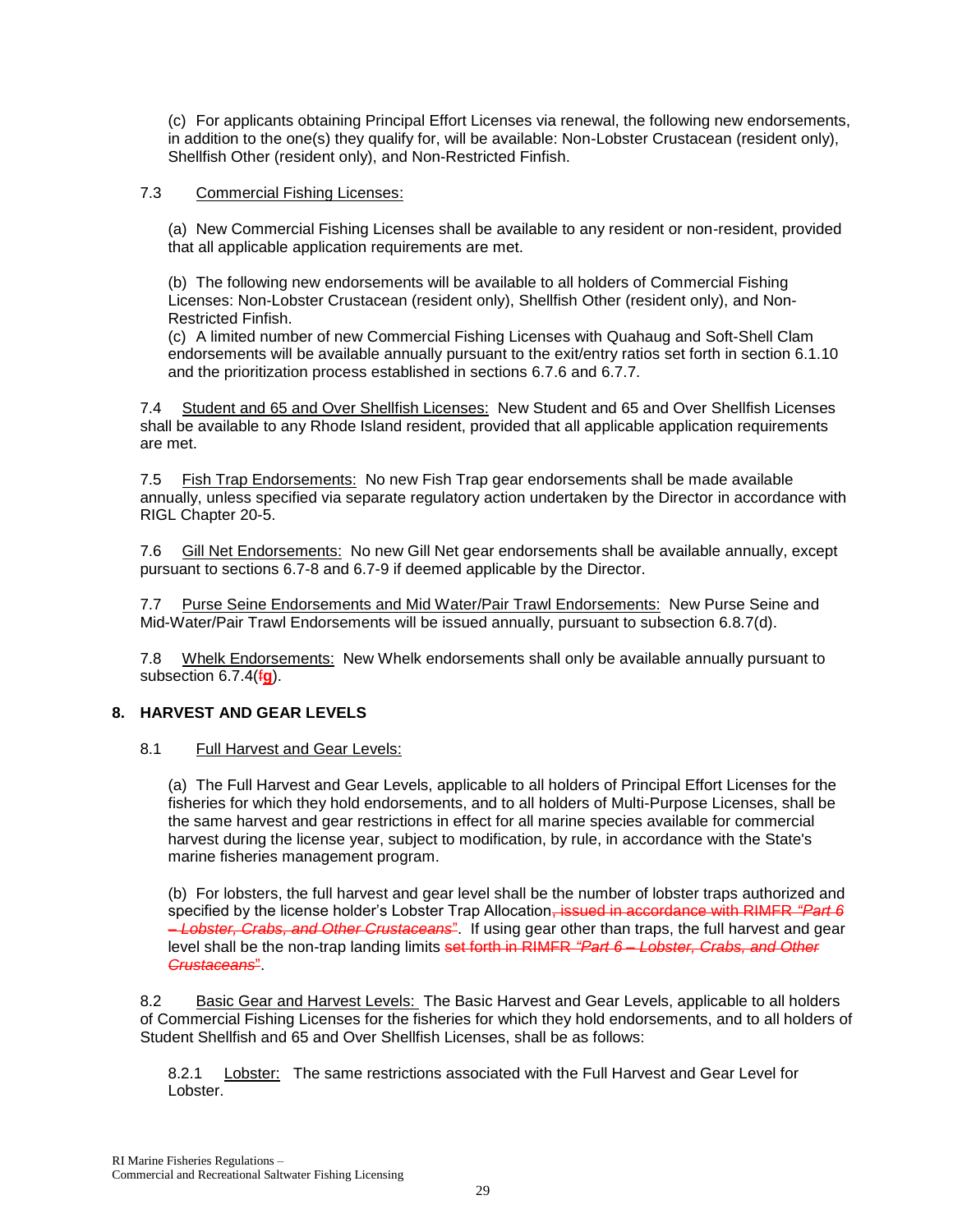8.2.2 Non-Lobster Crustacean: The same restrictions associated with the Full Harvest and Gear Level for Non-Lobster Crustacean.

8.2.3 Quahaug: A 3-bushel per day statewide limit, including all management areas, in addition to all other restrictions associated with the Full Harvest and Gear Level for Quahaug.

8.2.4 Soft-shell Clam: The same restrictions associated with the Full Harvest and Gear Level for Soft-shell Clam.

8.2.5 Shellfish Other: The same restrictions associated with the Full Harvest and Gear Level for Shellfish Other.

8.2.6 Non-Restricted Finfish: The same restrictions associated with the Full Harvest and Gear Level for Non-Restricted Finfish.

8.2.7 Whelk: The same restrictions associated with the Full Harvest and Gear level for Whelk.

## **9. RECREATIONAL SALTWATER FISHING LICENSES**

#### 9.1 General Provisions:

(a) It shall be unlawful for any person to fish or spearfish recreationally for finfish or squid in the marine waters of Rhode Island without a valid and current recreational saltwater fishing license.

(b) For the purpose of this section, an individual will be considered to be fishing or spearfishing recreationally if they are engaged in the process of angling via the use of any type of hook and line, or spearfishing via the use of any type of spear or powerhead, or if they possess equipment used for angling or spearfishing and are in possession of finfish or squid.

(c) A valid and current recreational saltwater fishing license may include: a RI recreational saltwater fishing license, a recreational saltwater fishing license from a reciprocal state, or a national saltwater angler registration.

(d) Reciprocal states are listed at saltwater.ri.gov.

(e) Anglers and spearfishers must be in possession of, or within close proximity to, their license at all times while engaged in angling or spearfishing. The term close proximity shall be construed to mean aboard a vessel, on which or from which an individual is angling or spearfishing; or, for shore-based anglers, or spearfishers, within a nearby car or other location that is within walking distance from the point of exit from the water.

(f) Anglers and spearfishers shall present a valid and current recreational saltwater fishing license for inspection upon demand by an authorized law enforcement officer.

(g) Failure to meet the terms of this section shall be deemed a violation, subject to the penalties set forth under RIGL section 20-2.2-8.

## 9.2 Exemptions:

(a) No license is required for: anglers or spearfishers who are under 16 years of age; anglers or spearfishers on party or charter boats that are licensed in accordance with RIGL section 20-2-27.1; licensed party or charter boat operators when fishing in party/charter mode; anglers or spearfishers who are on leave from active military duty; anglers or spearfishers who are blind or permanently disabled; anglers or spearfishers who hold federal Highly Migratory Species Angling Permits, issued under their name of the angler or spearfisher; anglers or spearfishers who are fishing or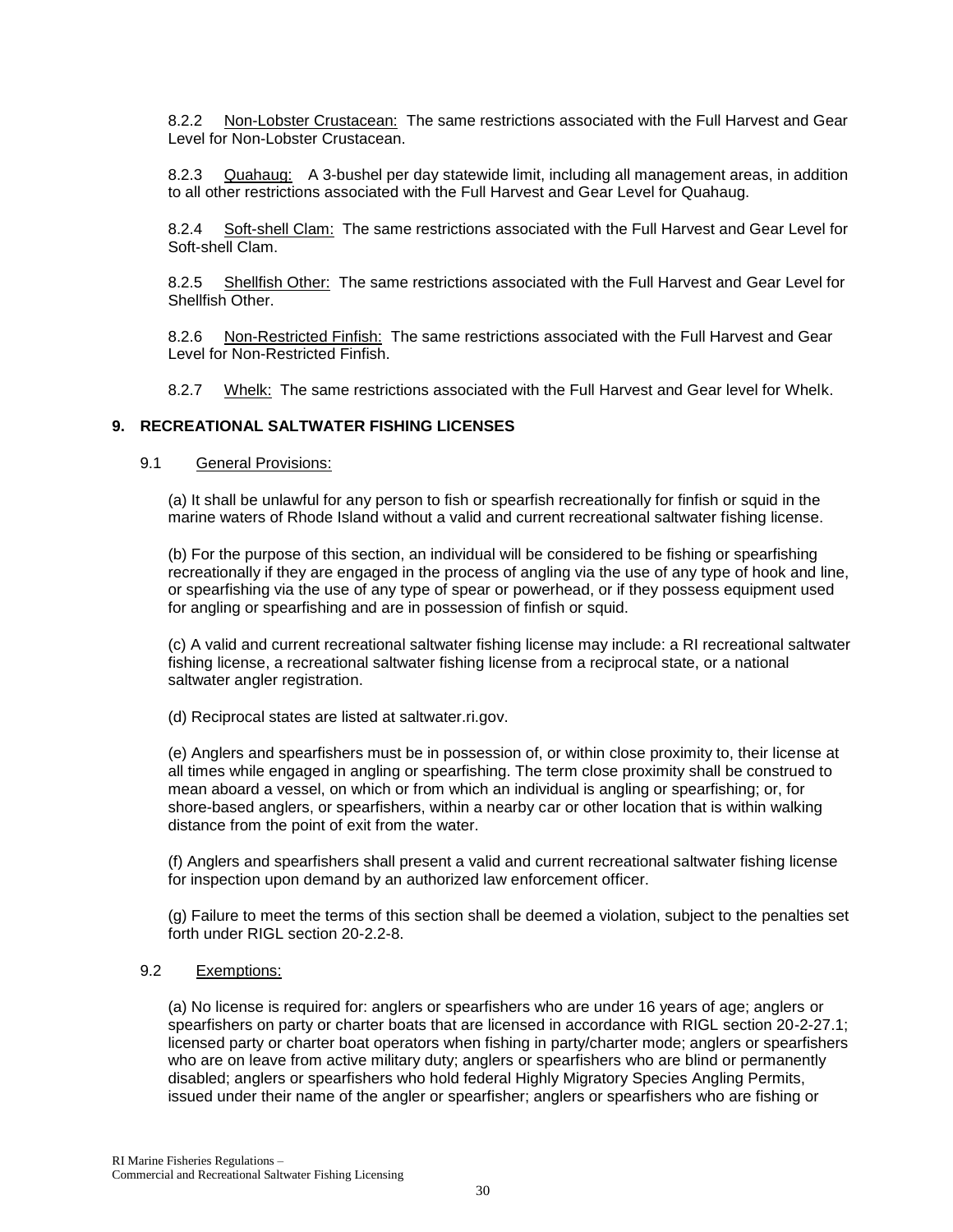spearfishing during a free-fishing day, designated by the director; or anyone who is fishing commercially in accordance with a current and valid commercial fishing license.

(b) Where appropriate, anglers or spearfishers who are exempt shall carry applicable proof, and present such proof, along with a photo ID, upon demand by an authorized law enforcement officer.

## **10. VESSEL-BASED REGULATIONS**

## 10.1 Vessels Fishing Recreationally:

(a) Any vessel – including a commercially declared and/or licensed party/charter vessel – may fish in recreational mode, in accordance with all applicable recreational regulations.

(b) With regard to all species that are not subject to per-vessel restrictions, compliance with possession limits while fishing in recreational mode shall be determined by dividing the total number of fish aboard the vessel by the total number of licensed or exempt recreational fishers or spearfishers aboard the vessel.

(c) If a vessel makes more than one trip in recreational mode per day, the catches attributable to the same licensed or exempt fishers or spearfishers who go out again are cumulative.

## 10.2 Party/Charter Vessels:

(a) Only party/charter vessels licensed in accordance with RIGL section 20-2-27.1 may fish in party/charter mode.

(b) A vessel is fishing in party/charter mode whenever the vessel is carrying one or more passengers for hire for the purpose of engaging in recreational fishing or spearfishing.

(c) Vessels fishing in party/charter mode must adhere to all applicable recreational, or party/charter, regulations.

(d) With regard to all species that are not subject to per-vessel restrictions, compliance with possession limits while fishing in `party/charter mode shall be determined by dividing the total number of fish aboard the vessel by the total number of recreational fishers or spearfishers aboard the vessel.

(e) If a vessel makes more than one trip in party/charter mode per day, the catches attributable to the captain and mate are cumulative.

## 10.3 Vessels Fishing Commercially:

(a) Only vessels that are commercially declared, pursuant to section 6.8-8 herein, may fish in commercial mode.

(b) A vessel is fishing in commercial mode whenever the vessel is engaged in the process of taking, harvesting, holding, transporting, loading or off-loading marine species for sale or intended sale.

(c) Vessels fishing in commercial mode must adhere to all applicable commercial regulations.

(d) Vessels making more than one commercial trip per calendar day are bound by all applicable per-vessel, per-day possession limits.

(e) Vessels making more than one commercial trip per calendar day must have onboard a RI catch and effort logbook or a federal VTR, and the logbooks or VTRs must be completed prior to the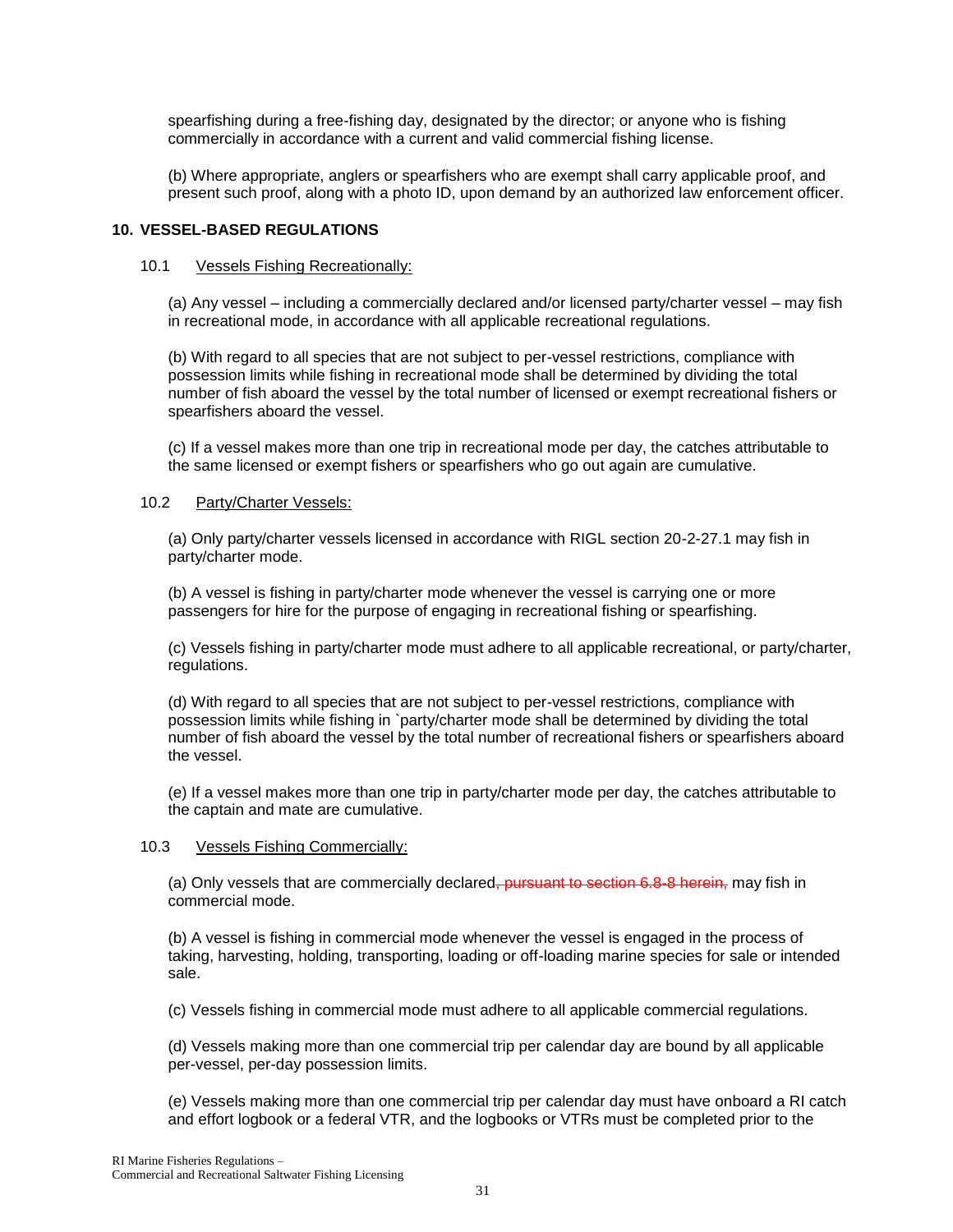initiation of the second commercial or recreational fishing trip on the same day. An exemption from carrying the RI catch and effort logbook shall be granted for vessels which are operated by licensed captains who are enrolled and currently active participants in the eTrips electronic reporting program. The eTrips report of the first commercial or recreational fishing trip must be entered prior to the initiation of the second commercial or recreational fishing trip on the same day.

(f) A commercially declared vessel, fishing in commercial mode, may not possess or land more than the per-vessel limit; however, a portion of the catch may be retained for (non-commercial) personal use, provided that the amount of fish retained for personal use must be recorded in the licensee's commercial logbook.

(g) Any vessel fishing commercially, including any vessel fishing commercially using rod and reel, may utilize, without restriction, any number of unlicensed crew members to assist with any commercial operations.

(h) For all commercial fisheries except shellfish, any number of unlicensed crews may assist in direct commercial harvest operations regardless of the manner, method or contrivance employed, as long as said crew is/are located onboard a commercially declared vessel that is operated by an individual who possesses a valid and proper commercial fishing license and is/are under the direct supervision and responsibility of said properly licensed commercial fisher. With respect to commercial shellfish operations, unlicensed crews may only assist with culling activities and other indirect harvest operations, while said crew is/are located onboard a commercially declared vessel that is operated by an individual who possesses a valid and proper commercial fishing license and is/are under the direct supervision and responsibility of said properly licensed commercial fisher.

## 10.4 Vessels Fishing in More Than One Mode:

(a) On a per-trip basis, a vessel may only fish in recreational mode, or party/charter mode, or commercial mode. No vessel may fish in more than one mode during the same trip.

(b) A vessel that is commercially declared, pursuant to section 6.8-8 herein, may fish in commercial mode during one portion of a calendar day and fish in recreational or party/charter mode during a separate trip on the same day, subject to separate and non-overlapping commercial and recreational, or party/charter, regulations. A vessel that fishes first commercially must complete their logbook prior to the initiation of the second trip.

(c) Upon boarding or inspection, the captain or operator of a commercially declared vessel must disclose whether the vessel is operating in commercial mode or party/charter mode or recreational mode.

## **11. SEVERABILITY**

If any provision of these Rules and Regulations, or the application thereof to any person or circumstances, is held invalid by a court of competent jurisdiction, the validity of the remainder of the Rules and Regulations shall not be affected thereby.

## **12. EFFECTIVE DATE**

The foregoing rules and regulations "Rhode Island Marine Fisheries Regulations - Commercial and Recreational Saltwater Fishing Licensing Regulations", after due notice, are hereby adopted and filed with the Secretary of State in accordance with the provisions of Chapters 20-1-2, 20-1-4, 20-3-2 through 20-3-6, 20-4, 20-2.1-1 through 20-2.1-13, 20-5-1 through 20-5-21, 20-10, 42-35, 42-17.1, 42-17.6 of the General Laws of Rhode Island of 1956, as amended.